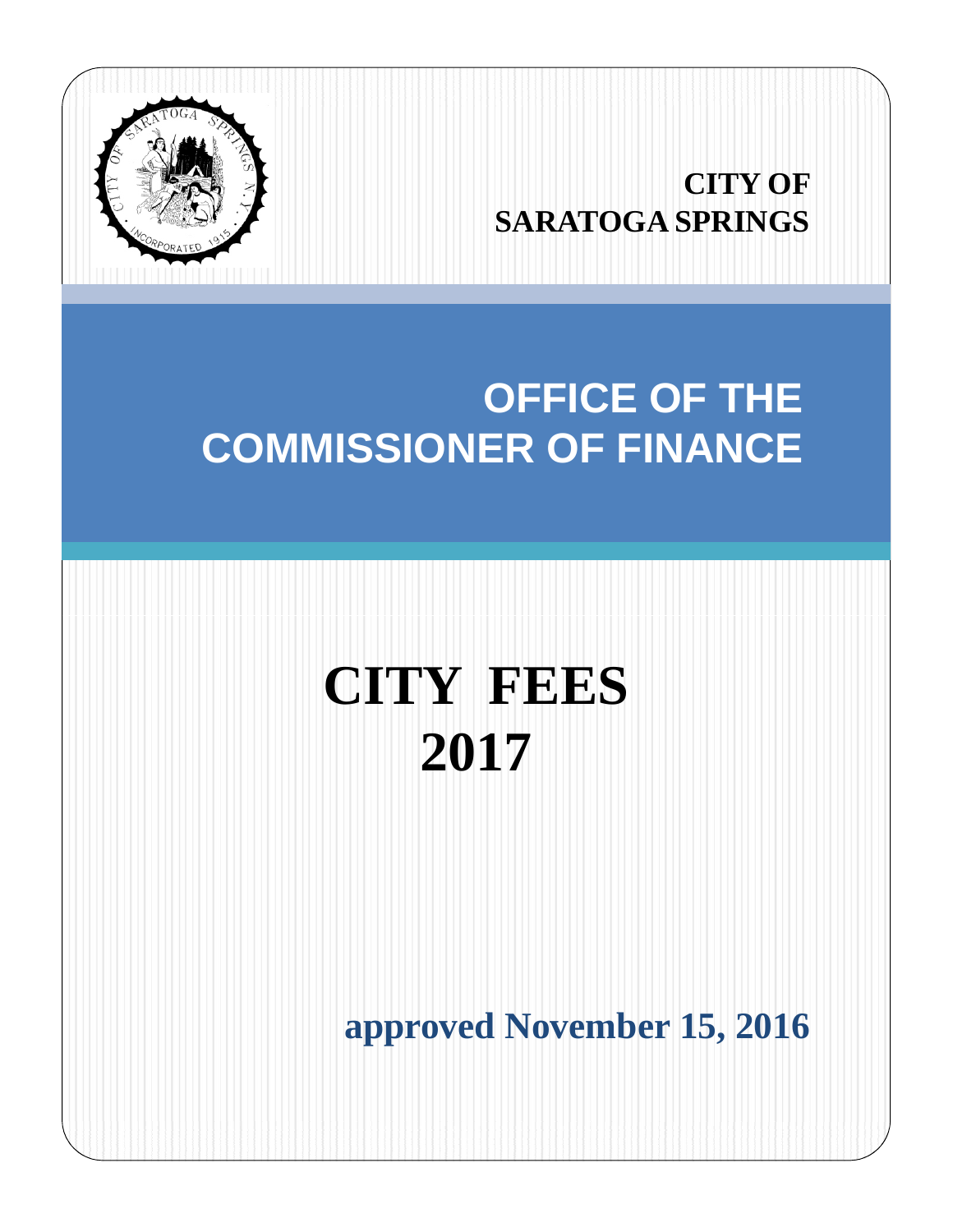|            | <b>Department of Accounts Fees</b> | 2017                                                                                                                                                                                                                                                                                                                                                     | Fee(s) set by                                                                |
|------------|------------------------------------|----------------------------------------------------------------------------------------------------------------------------------------------------------------------------------------------------------------------------------------------------------------------------------------------------------------------------------------------------------|------------------------------------------------------------------------------|
|            | CLS A. Dog License Fees            | \$4.00 if dog is spayed or neutered<br>\$15.00 if dog is not spayed or neutered<br>\$3.00 lost tag<br>\$40.00 purebred (up to 10 dogs)-plus an<br>additional \$3.00 fee for each dog not<br>spayed/neutered or \$1.00 fee for each dog<br>that is spayed/neutered                                                                                        | <b>City Code</b><br><b>City Code</b><br><b>City Code</b><br><b>City Code</b> |
| <b>CLS</b> | <b>B.</b> Marriage Licenses        | \$40.00 each license (City gets \$17.50 and<br>State get \$22.50)                                                                                                                                                                                                                                                                                        | <b>NYS</b>                                                                   |
|            |                                    | \$10.00 each certified copy (City keeps all)                                                                                                                                                                                                                                                                                                             | <b>NYS</b>                                                                   |
| <b>CLS</b> | C. Hunting/Fishing License         | Set by the State-refer to fee schedule and<br>percentage form                                                                                                                                                                                                                                                                                            | <b>NYS</b>                                                                   |
|            | CLS D. Taxi Licenses               | \$25 driver's license-first time<br>\$50.00 renewal driver's license<br>\$5.00 replacement driver's license<br>\$10.00 replacement medallion<br>\$100 fingerprinting fee (\$75.00<br>fingerprinting fee goes to Division of<br>Criminal Justice Services, \$25.00 goes to<br>the Department of Public Safety<br>\$100.00 per vehicle owner licenses fees |                                                                              |
|            |                                    | (these fees are not stated in the City Code                                                                                                                                                                                                                                                                                                              |                                                                              |
| <b>CLS</b> | E. Bingo Licenses                  | \$18.75 per date (City gets \$7.50 per date<br>per license and state gets \$11.25)                                                                                                                                                                                                                                                                       |                                                                              |
|            |                                    | 3% fee paid to City on net profit                                                                                                                                                                                                                                                                                                                        | <b>NYS</b><br><b>NYS</b>                                                     |
| <b>CLS</b> | F. Games of Chance Licenses        | \$25.00 per date (City gets \$10.00 per date<br>and State gets \$15.00)<br>5% fee paid to City on net profit (excludes<br>Bell Jars)                                                                                                                                                                                                                     | <b>NYS</b>                                                                   |
|            | CLS G. Auction                     | \$25.00 per Auction                                                                                                                                                                                                                                                                                                                                      | <b>NYS</b>                                                                   |
| <b>CLS</b> | H. Amusement                       | \$30.00 per machine up to ten, then \$25.00<br>per machine after the 10th                                                                                                                                                                                                                                                                                | <b>City Code</b>                                                             |

City Code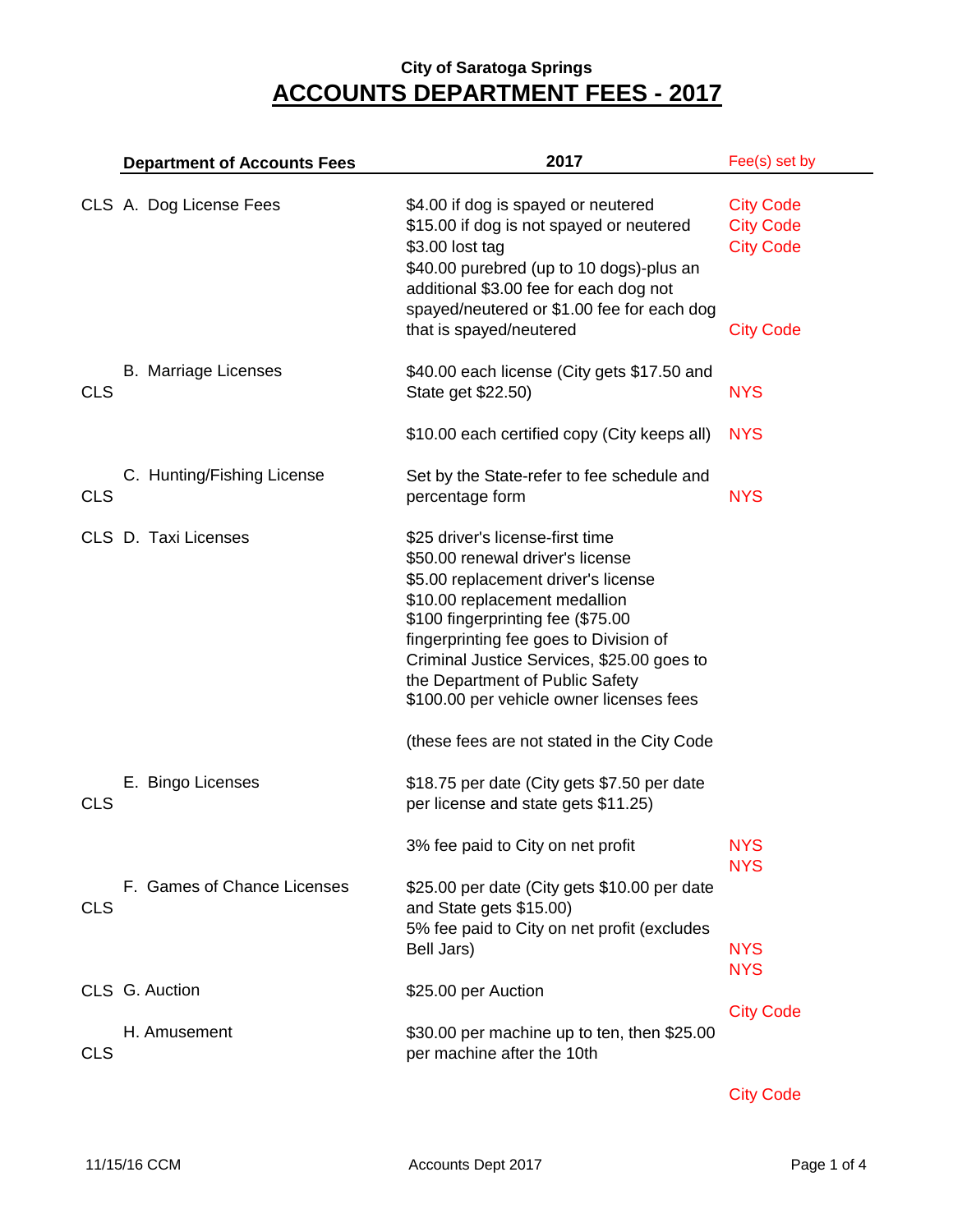|            | <b>Department of Accounts Fees</b>   | 2017                                                                                                                                                                    | Fee(s) set by                                                                                                        |
|------------|--------------------------------------|-------------------------------------------------------------------------------------------------------------------------------------------------------------------------|----------------------------------------------------------------------------------------------------------------------|
|            | CLS I. Vendors                       | \$250.00 fixed stands<br>\$250.00 vehicles or trailers                                                                                                                  | <b>City Code</b>                                                                                                     |
|            |                                      | \$65.00 food or nonfood sales from outdoor<br>vendor displays<br>\$250.00 vendors (all others)-no charge for                                                            | <b>City Code</b>                                                                                                     |
|            |                                      | Saratoga County Veterans-licensed under<br>Article 4 by Saratoga County                                                                                                 | <b>City Code</b>                                                                                                     |
|            |                                      | \$5.00 replacement vendor's license badge<br>(not in the City Code)                                                                                                     | <b>City Code</b>                                                                                                     |
|            | CLS J. Restaurant                    | <b>Lodging Licensing Fees</b><br>\$25.00 5 rooms or fewer<br>\$50.00 6 to 10 rooms<br>\$75.00 11 to 25 rooms<br>\$100.00 26 to 100 rooms<br>\$150.00 100 rooms or above | <b>City Code</b><br><b>City Code</b><br><b>City Code</b><br><b>City Code</b><br><b>City Code</b><br><b>City Code</b> |
|            |                                      | \$100.00 Eating and Drinking Licensing Fee                                                                                                                              |                                                                                                                      |
|            |                                      | \$150.00 Cabaret Licensing Fee<br>\$250.00 Fee for all licenses renewed under<br>Chapter 136 of the City Code that have                                                 | <b>City Code</b>                                                                                                     |
|            |                                      | expired-not listed in the City Code)                                                                                                                                    | <b>City Code</b>                                                                                                     |
|            | CLS K. Going Out of Business License | \$500.00 for first 30 days<br>\$50.00 renewal for 30 days<br>All monies are returned except \$75.00                                                                     | <b>NYS</b>                                                                                                           |
|            |                                      | unless they do not close within 60 days                                                                                                                                 | <b>NYS</b>                                                                                                           |
|            | CLS L. Copies                        | \$0.25 per page                                                                                                                                                         | <b>NYS</b>                                                                                                           |
| <b>CLS</b> | M. Returned Check fees               | \$25.00 (monies are turned over to Finance<br>when collected)                                                                                                           |                                                                                                                      |
| <b>CLS</b> | N. Alarm User Permits                | \$25.00 one time fee-no renewals required                                                                                                                               |                                                                                                                      |
|            | CLS O. Sidewalk Café                 | \$15.00 filing fee<br>\$50.00 license fee                                                                                                                               | <b>City Code</b><br><b>City Code</b>                                                                                 |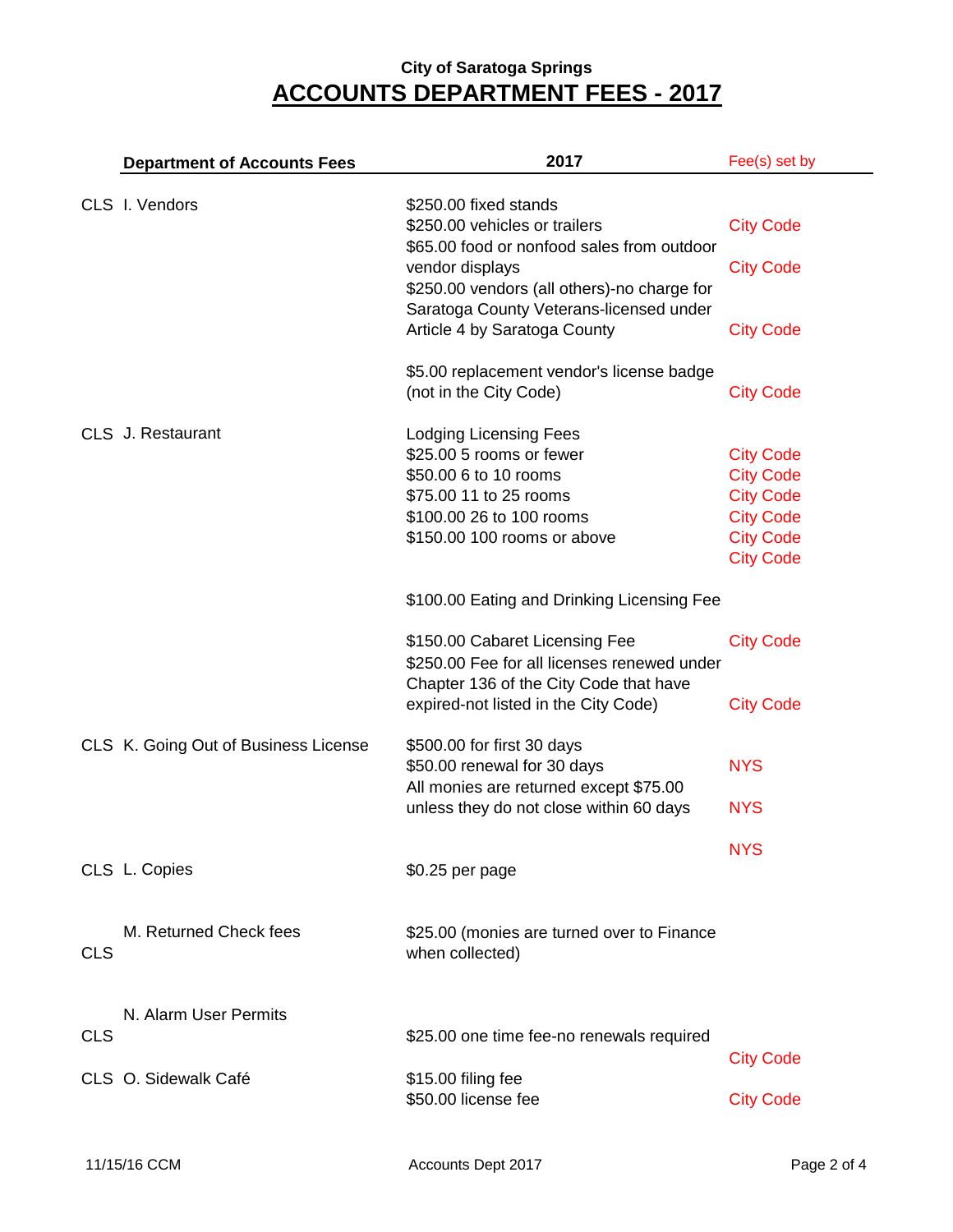|            | <b>Department of Accounts Fees</b> | 2017                                                                                                                                                                                                                                                    | Fee(s) set by                        |
|------------|------------------------------------|---------------------------------------------------------------------------------------------------------------------------------------------------------------------------------------------------------------------------------------------------------|--------------------------------------|
|            |                                    |                                                                                                                                                                                                                                                         |                                      |
|            | CLS P. Special Events              | \$50.00 per day                                                                                                                                                                                                                                         | <b>City Code</b>                     |
|            |                                    |                                                                                                                                                                                                                                                         | <b>City Code</b>                     |
|            | CLS Q. Vessels                     | \$25.00 per calendar year                                                                                                                                                                                                                               | <b>City Code</b>                     |
|            | CLS R. Garage Sign Ads             | \$75/mo. For local businesses<br>\$200/mo. For regional businesses<br>\$300/mo. For national businesses                                                                                                                                                 |                                      |
|            | CLS S. Junk Yards                  | \$5.00 per year                                                                                                                                                                                                                                         |                                      |
|            |                                    |                                                                                                                                                                                                                                                         | <b>City Code</b>                     |
| <b>CLS</b> | <b>T. Vital Statistics</b>         | \$10.00 per certified copy (birth and death<br>records)                                                                                                                                                                                                 |                                      |
|            |                                    |                                                                                                                                                                                                                                                         | <b>NYS</b>                           |
| <b>CLS</b> | U. Genealogical                    | Fees are per requested number of years to<br>be searched                                                                                                                                                                                                |                                      |
|            |                                    | 1-3 years \$22.00                                                                                                                                                                                                                                       | <b>NYS</b>                           |
|            |                                    | 4-10 years \$42.00                                                                                                                                                                                                                                      | <b>NYS</b>                           |
|            |                                    | 5-20 years \$62.00                                                                                                                                                                                                                                      | <b>NYS</b>                           |
|            |                                    | 21-30 years \$82.00                                                                                                                                                                                                                                     | <b>NYS</b>                           |
|            |                                    | 31-40 years \$102.00                                                                                                                                                                                                                                    | <b>NYS</b>                           |
|            |                                    | 41-50 years \$122.00                                                                                                                                                                                                                                    | <b>NYS</b>                           |
|            |                                    | 51-60 years \$142.00                                                                                                                                                                                                                                    | <b>NYS</b>                           |
|            |                                    | 61-70 years \$162.00                                                                                                                                                                                                                                    | <b>NYS</b><br><b>NYS</b>             |
|            | V. Special Livery (Equine)         | \$250.00 owner's license fee and \$50.00                                                                                                                                                                                                                |                                      |
| <b>CLS</b> |                                    | each additional carriage                                                                                                                                                                                                                                |                                      |
|            |                                    | \$10.00 initial driver's license                                                                                                                                                                                                                        | <b>City Code</b>                     |
|            |                                    | \$35.00 renewal driver's license                                                                                                                                                                                                                        | <b>City Code</b>                     |
|            |                                    | \$100.00 fingerprinting fee (\$75.00 goes to<br>Division of Criminal Justice Services,<br>\$25.00 goes to the Department of Public                                                                                                                      |                                      |
|            |                                    | Safety-this fee is not stated in the City<br>Code)                                                                                                                                                                                                      | <b>City Code</b>                     |
|            |                                    |                                                                                                                                                                                                                                                         |                                      |
| <b>CLS</b> | W. Special Livery (Motorized)      | \$250.00 owner's license fee and \$50.00<br>each additional vehicle                                                                                                                                                                                     |                                      |
|            |                                    | \$10.00 initial driver's license<br>\$35.00 renewal driver's license<br>\$100.00 fingerprinting fee (\$75.00 goes to<br>Division of Criminal Justice Services,<br>\$25.00 goes to the Department of Public<br>Safety-this fee is not stated in the City | <b>City Code</b><br><b>City Code</b> |
|            |                                    | Code)                                                                                                                                                                                                                                                   | <b>City Code</b>                     |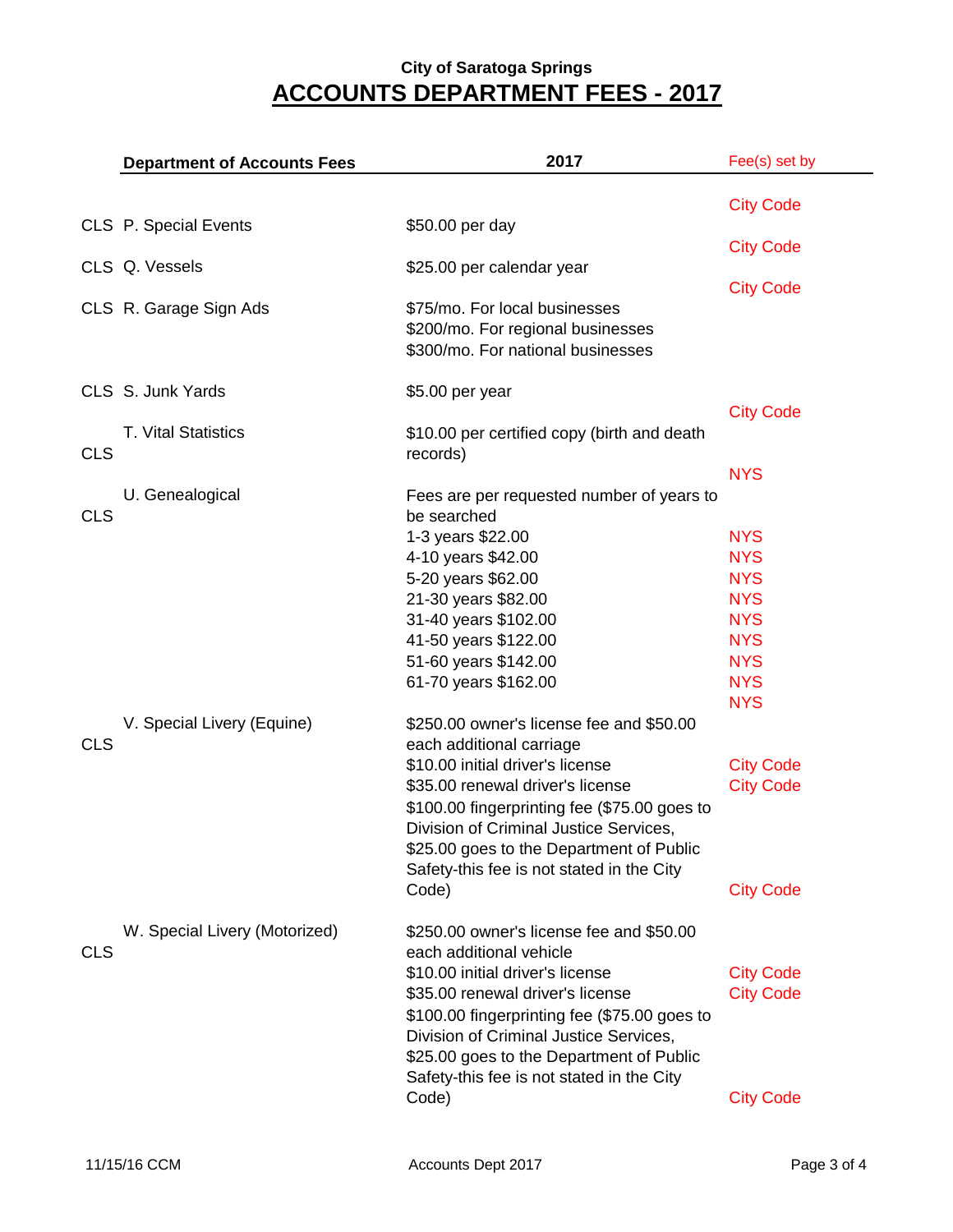|            | <b>Department of Accounts Fees</b> | 2017                                                                                                                                                                                                                                                                                                                                         | Fee(s) set by                        |
|------------|------------------------------------|----------------------------------------------------------------------------------------------------------------------------------------------------------------------------------------------------------------------------------------------------------------------------------------------------------------------------------------------|--------------------------------------|
|            |                                    |                                                                                                                                                                                                                                                                                                                                              |                                      |
| <b>CLS</b> | X. Special Livery (Pedicab)        | \$250.00 owner's license fee and \$50.00<br>each additional pedicab<br>\$10.00 initial driver's license<br>\$35.00 renewal driver's license<br>\$100.00 fingerprinting fee (\$75.00 goes to<br>Division of Criminal Justice Services,<br>\$25.00 goes to the Department of Public                                                            | <b>City Code</b><br><b>City Code</b> |
|            |                                    | Safety-this fee is not stated in the City<br>Code)                                                                                                                                                                                                                                                                                           | <b>City Code</b>                     |
|            | Y. Trailer Parks                   |                                                                                                                                                                                                                                                                                                                                              |                                      |
| <b>CLS</b> |                                    | \$10.00 license fee and \$10.00 per lot/unit                                                                                                                                                                                                                                                                                                 | <b>City Code</b>                     |
|            | CLS Z. Temporary Structures        | \$50.00 installer license<br>All others- Level I, no fee, Level II or III                                                                                                                                                                                                                                                                    |                                      |
|            | CLS AA. CDTA                       | \$100.00                                                                                                                                                                                                                                                                                                                                     | <b>City Code</b><br><b>City Code</b> |
|            |                                    | City gets 4% of all sales                                                                                                                                                                                                                                                                                                                    |                                      |
| <b>CLS</b> | AB. Pedalbus                       | \$250.00 owner's license fee and \$50.00<br>each additional vehicle<br>\$10.00 initial driver's license<br>\$35.00 renewal driver's license<br>\$100.00 fingerprinting fee (\$75.00 goes to<br>Division of Criminal Justice Services,<br>\$25.00 goes to the Department of Public<br>Safety)-(these fees are not stated in the<br>City Code) |                                      |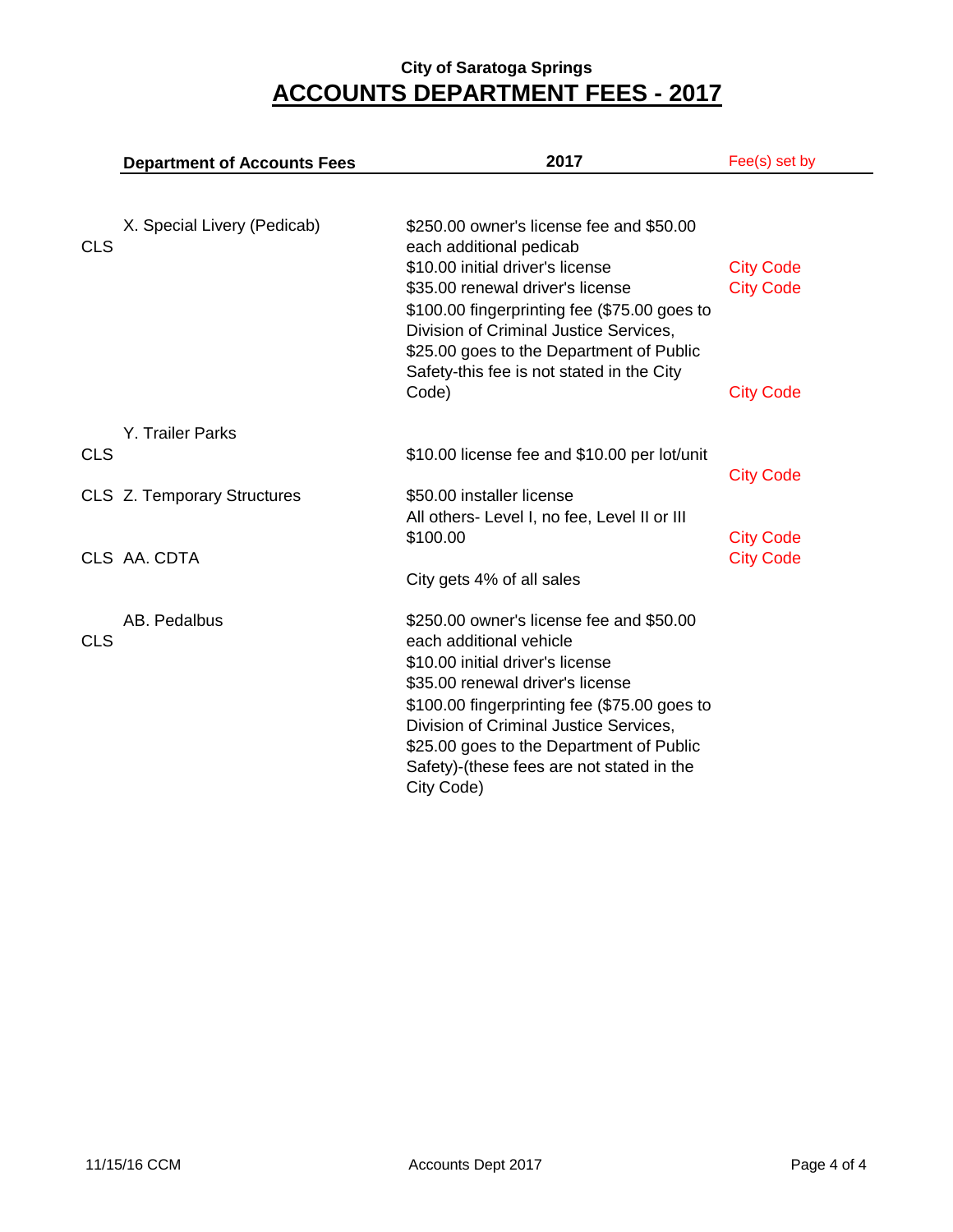#### **City of Saratoga Springs**

## **FINANCE DEPARTMENT FEES - 2017**

#### **COLLECTION FEES:**

| A. TAX SEARCH FEES BASED ON       |                         |          |
|-----------------------------------|-------------------------|----------|
| <b>ASSESSED VALUE</b>             | \$0 - \$399,999:        | \$30.00  |
|                                   | \$400,000. - \$799,999: | \$50.00  |
|                                   | \$800,000 AND UP:       | \$100.00 |
|                                   |                         |          |
| <b>B. BAD CHECK FEE</b>           |                         | \$25.00  |
|                                   |                         |          |
| C. ADVERTISEMENT FEE              |                         | \$15.00  |
|                                   |                         |          |
| D. DUPLICATE BILL FEE (Bank)      |                         | \$5.00   |
| E. DUPLICATE BILL FEE (Residence) |                         | \$3.00   |
|                                   |                         |          |
| <b>F. TAX STATEMENT</b>           |                         | \$3.00   |
|                                   |                         |          |
| <b>G. CERTIFIED MAILING FEE</b>   |                         | \$5.00   |
|                                   |                         |          |
| E. ONLINE CREDIT CARD PAYMENT FEE |                         | \$5.00   |
| F. DELINQUENT TAX FILE FEE        |                         | \$500.00 |
|                                   |                         |          |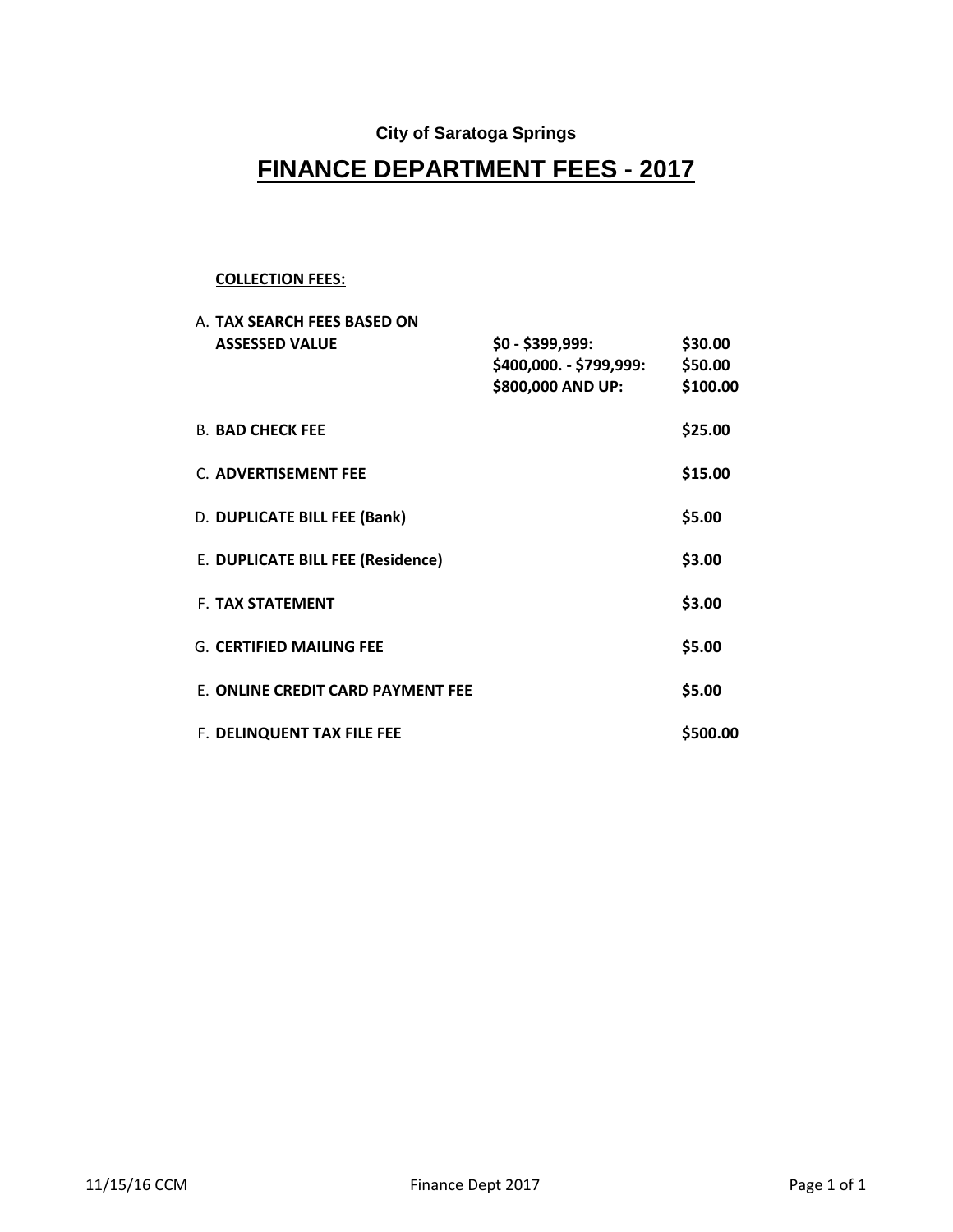#### **City of Saratoga Springs MAYORS DEPARTMENT FEES - 2017: BUILDING DEPARTMENT**

| <b>BUILDING DEPARTMENT FEES</b>                        | 2017                           |
|--------------------------------------------------------|--------------------------------|
|                                                        |                                |
| <b>Residential Construction</b>                        |                                |
| <b>Residential New Construction-1 &amp; 2 family</b>   | \$150 plus \$0.20/sq ft of     |
|                                                        | floor area                     |
| <b>Residential New Construction-3 or more families</b> | \$150 plus \$0.20/sq ft of     |
|                                                        | floor area                     |
| <b>Residential Alterations/ Additions (including</b>   |                                |
| porches and sunrooms)                                  |                                |
| Res. Minor (less than 50% of bldg) - no structural     | \$100                          |
| Res. Major (more than 50% of bldg)- no structural      | \$150                          |
| Res. Major involving structural work 1-2 families      | \$100 plus \$.15/sq ft of      |
|                                                        | floor area                     |
| Res. Major involving structural work 3 or more         | \$100 plus \$.20/sq ft of      |
| families                                               | floor area                     |
| <b>Commercial Construction</b>                         |                                |
| <b>Commercial New &amp; Addition</b>                   |                                |
| Comm. up to 20,000 sq ft of floor area                 | \$250 per tenant plus          |
|                                                        | \$.25/sq ft of floor area      |
| Comm. next 50,000 sq ft of floor area                  | \$250 per tenant plus \$.20    |
|                                                        | sq ft of floor area            |
| Comm. thereafter                                       | \$250 per tenant plus          |
|                                                        | \$.15/sq ft of floor area      |
| <b>Commercial Alterations</b>                          |                                |
| Comm. Minor (less than 50% of bldg) - no               | \$110 plus \$.10/sq ft of      |
| structural work                                        | floor area                     |
| Comm. Major (more than 50% of bldg)- no                | \$150 plus \$.15/sq ft of      |
| structural work                                        | floor area                     |
| Comm. Major involving structural work                  | \$150 plus \$.20/sq ft of      |
|                                                        | floor area                     |
| <b>Other Permit/ Fees</b>                              |                                |
| <b>Deck</b>                                            | \$100.00                       |
| <b>Detached Garage</b>                                 | \$80 plus \$.15/sq ft of floor |
|                                                        | area                           |
| <b>Shed</b>                                            | \$20 flat                      |
| <b>Sign Permits</b>                                    | \$100 each sign                |
|                                                        |                                |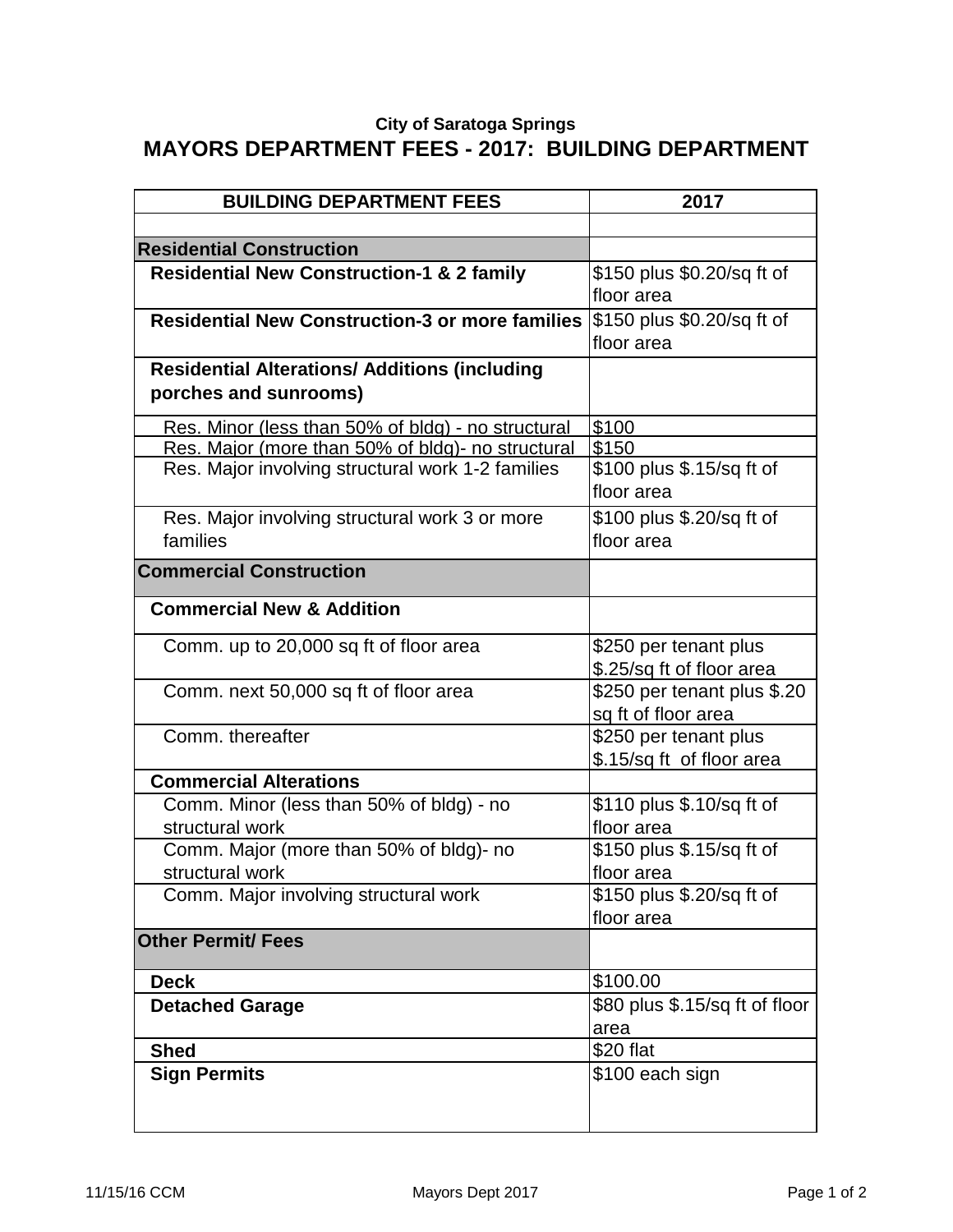#### **City of Saratoga Springs MAYORS DEPARTMENT FEES - 2017: BUILDING DEPARTMENT**

| <b>BUILDING DEPARTMENT FEES</b>                                        | 2017                       |
|------------------------------------------------------------------------|----------------------------|
|                                                                        |                            |
| <b>Sign license by accounts</b>                                        | \$150.00                   |
| Demolition *                                                           | \$100.00                   |
| Stop work order *                                                      | \$100.00                   |
| <b>Swimming Pools (residential above ground)</b>                       | \$135.00                   |
| <b>Swimming Pools (residential in ground)</b>                          | \$135.00                   |
| <b>Swimming pools (commercial)</b>                                     | \$150.00                   |
| Inspections made before or after normal working \$100/ hr 2 hr minimum |                            |
| hours. Prior notification required.                                    |                            |
| <b>Blasting Permit</b>                                                 | \$150.00                   |
| <b>Plumbing License</b>                                                | \$150.00                   |
| <b>Private Sewage Disposal System</b>                                  | \$150.00                   |
| <b>Watercourse Activity permit</b>                                     | \$150.00                   |
| <b>Soil Disturbing Activity Permit</b>                                 | \$150.00                   |
| <b>Flood Hazard Development Permit</b>                                 | \$150.00                   |
| <b>Satellite Receiving Antennae</b>                                    | \$150.00                   |
| <b>Temporary CO-90 Days</b>                                            | \$75.00                    |
| <b>Copies of COs</b>                                                   | \$20.00                    |
| <b>Plumbing Permit</b>                                                 |                            |
| <b>Permanent Occupancy</b>                                             | \$30.00                    |
| <b>Transient Occupancy</b>                                             | \$30.00                    |
| <b>Commercial Building</b>                                             | \$75.00                    |
| <b>All Others</b>                                                      | \$75.00                    |
| <b>Permanent Fixtures</b>                                              | \$5 per fixture unit       |
| <b>Plan Revisions After Permit Issuance</b>                            | \$25.00 each revision      |
| <b>Permit Extensions</b>                                               | residential-\$50           |
|                                                                        | commercial-\$100           |
| <b>Residential</b>                                                     | \$50.00 max 6 mos          |
| Commercial                                                             | \$100.00 max 6 mos         |
| <b>Zoning Compliance letters</b>                                       | \$100.00                   |
| Inspection fees when requested but not ready                           | Flat Rate \$25.00 each     |
| when inspector arrives at job site                                     | occurrence                 |
| <b>Roofing Permit</b>                                                  | \$50.00                    |
| <b>Penalties</b>                                                       | \$50 per day up to \$2,500 |
|                                                                        | maximum                    |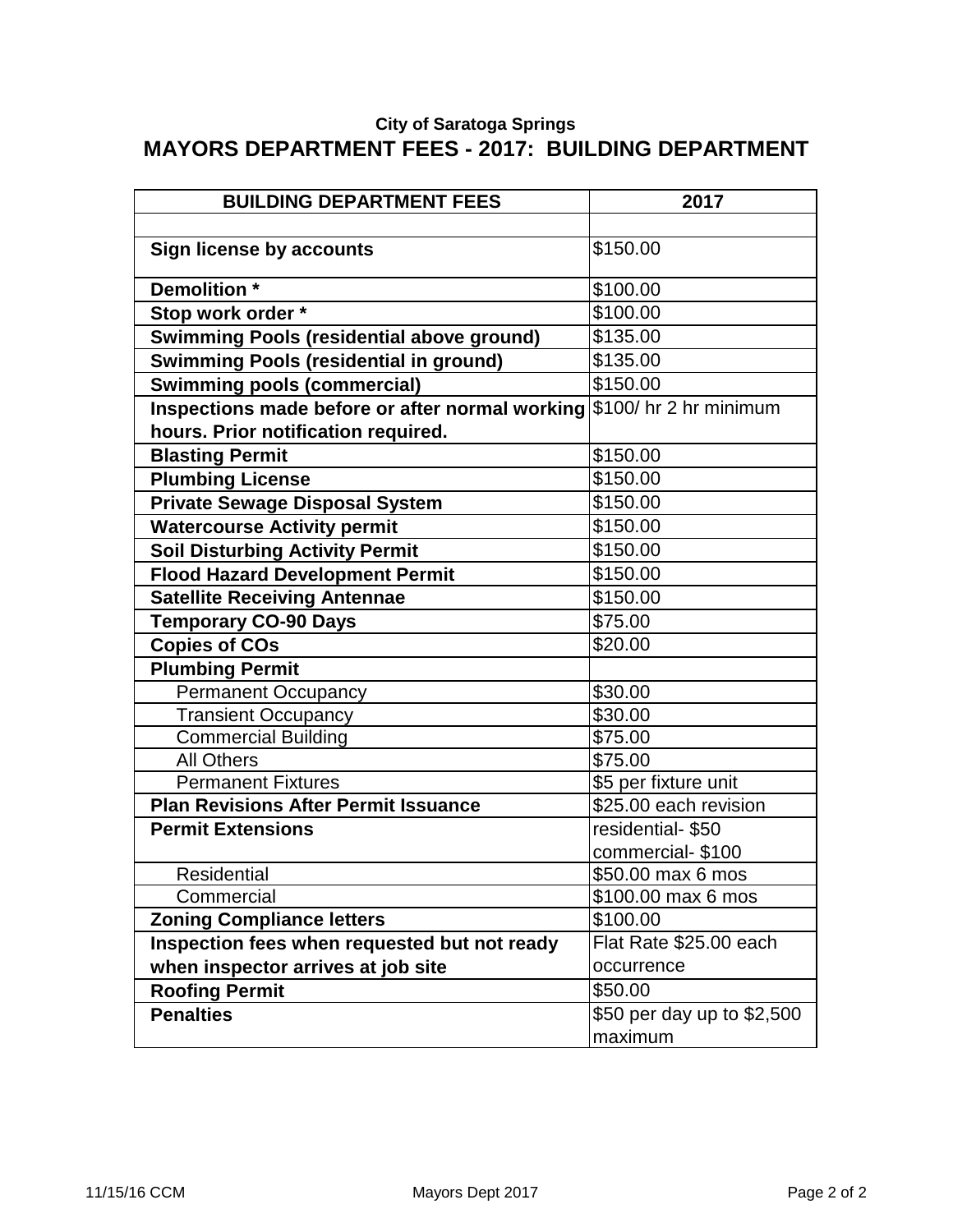## **CIVIL SERVICE DEPARTMENT FEES\* - 2017 City of Saratoga Springs**

#### **EXAMINATION FEES:**

| Decentralized exams, such as:<br>Account Clerk, Clerk, Custodian, Keyboard Specialist, Library Clerk.<br>The exam fee is based on salary and whether appointments are FT or PT                                                            | \$10.00 |
|-------------------------------------------------------------------------------------------------------------------------------------------------------------------------------------------------------------------------------------------|---------|
| State scheduled exams, such as:<br>Accountant, Administrative Assistant, Automotive Service Manager,<br><b>Building Inspector series, Director of Finance, Parking Enforcement,</b><br><b>Public Safety Dispatcher, Web Administrator</b> | \$10.00 |
| Uniform Service exams (entry level and promotional):                                                                                                                                                                                      | \$15.00 |

**\* A waiver of application fees is allowed under certain circumstances. See Section 50.5 (b) Civil Service Law, as amended (effective 10/15/06) for complete information.**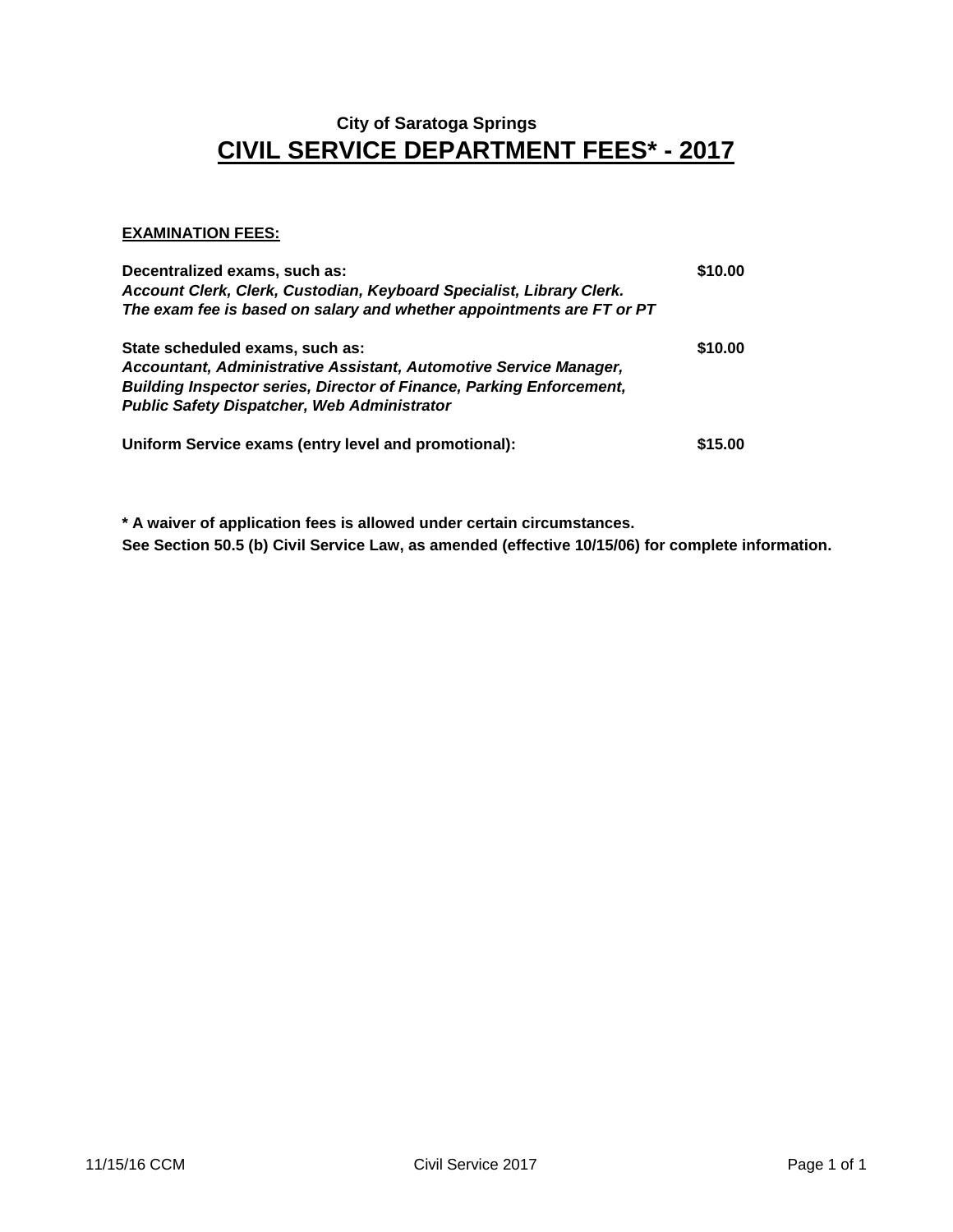#### **City of Saratoga Springs MAYORS DEPARTMENT FEES - 2017: PLANNING & ECONOMIC DEVELOPMENT**



#### City of Saratoga Springs

Planning & Economic Development City Hall - 474 Broadway Saratoga Springs, New York 12866 Tel: 518-587-3550 fax: 518-580-9480 www.saratoga-springs.org

| Application to City Council                          | 2017                       |       |
|------------------------------------------------------|----------------------------|-------|
| Comprehensive Plan amendment                         | $$700 + $100/ \text{acre}$ |       |
| Zoning Ordinance amendment                           | $$700 + $100/ \text{acre}$ |       |
| Planned Unit Development (PUD) amendment             | $$700 + $100/ \text{acre}$ |       |
|                                                      |                            |       |
| Application to Zoning Board of Appeals               |                            |       |
| Use Variance                                         | \$                         | 1,000 |
| Area Variance - Residential                          | \$                         | 150   |
| Area Variance - Non-residential                      |                            | 500   |
| Interpretations                                      | \$                         | 400   |
| Variance extensions                                  | 50% of application fees    |       |
|                                                      |                            |       |
| Application to Design Review Commission              |                            |       |
| Residential Structures (principal, accessory)        |                            |       |
| Residential sketch or formal submission              | \$                         | 25    |
| Residential approval - extension                     | \$                         | 25    |
| Residential - administrative action/modification     | \$                         | 25    |
| Non-residential / mixed-use structures (principal)   |                            |       |
| Non-Residential sketch                               | \$                         | 100   |
| Non-Residential formal submission                    | \$                         | 300   |
| Non-residential signs, awnings, accessory structures |                            |       |
| Non-Residential sketch or formal submission          | \$                         | 100   |
| Non-residential approval - extension                 | \$                         | 100   |
| Non-residential - administrative action/modification | \$                         | 100   |
|                                                      |                            |       |
| Application to Planning Board                        |                            |       |
| <b>Special Use Permit</b>                            | \$                         | 750   |
| Special Use Permit - extension/modification          | \$                         | 250   |
| Site Plan Review - incl. PUD:                        |                            |       |
| Sketch Plan                                          | \$                         | 250   |
| Residential                                          | \$250 + \$150/unit         |       |
| Residential - extension/modification                 | \$                         | 250   |
| Non-residential                                      | $$500 + $100/1000$ sf      |       |
| Non-Residential - extension/modification             | S                          | 500   |
| Subdivision - incl. PUD:                             |                            |       |
| Sketch Plan                                          |                            |       |
|                                                      | \$                         | 250   |
| Preliminary Approval                                 |                            |       |
| Residential: 1-9 lots                                | \$                         | 500   |
| Residential: 10-25 lots                              |                            | 750   |
| Residential: 26-50 lots                              |                            | 1,000 |
| Residential: 51+ lots                                | \$\$\$                     | 1,250 |
| Residential - extension                              |                            | 250   |
| <b>Final Approval</b>                                |                            |       |
| Residential                                          | $$1000 + $100/$ lot        |       |
| Non-Residential                                      | \$1500/lot                 |       |
| Final Approval Extension                             |                            |       |
| Residential                                          | \$                         | 100   |
| Non-Residential                                      | \$                         | 250   |
| Final Approval Modification                          |                            |       |
| Residential                                          | \$                         | 250   |
| Non-Residential                                      | \$                         | 500   |
|                                                      |                            |       |
| Other:                                               |                            |       |
| <b>Administrative Action</b>                         | \$                         | 250   |
| Lot Line Adjustment                                  | \$                         | 250   |
| Letter of Credit - modification or extension         | \$                         | 400   |
| Letter of Credit - collection                        | up to 1% of LoC            |       |
| <b>Recreation Fee</b>                                | \$1500/lot or unit         |       |
| Soil Erosion & Sediment Control                      | $$500 + $25/$ acre         |       |
| <b>Watercourse Disturbance</b>                       | $$500 + $50/$ acre         |       |
| SEQRA EIS Review (Draft & Final)                     | \$200 + \$10/page          |       |
|                                                      |                            |       |
| Stormwater Pollution Prevention Plan (SWPPP) Review  |                            |       |
|                                                      |                            |       |

Full SWPPP Fee  $\begin{array}{ccccc} 5 & 2,500 \\ 3 & 2,500 \end{array}$ Basic SWPPP Fee

For information on Building Fees, please contact the Building Dept. 587-3550 x2511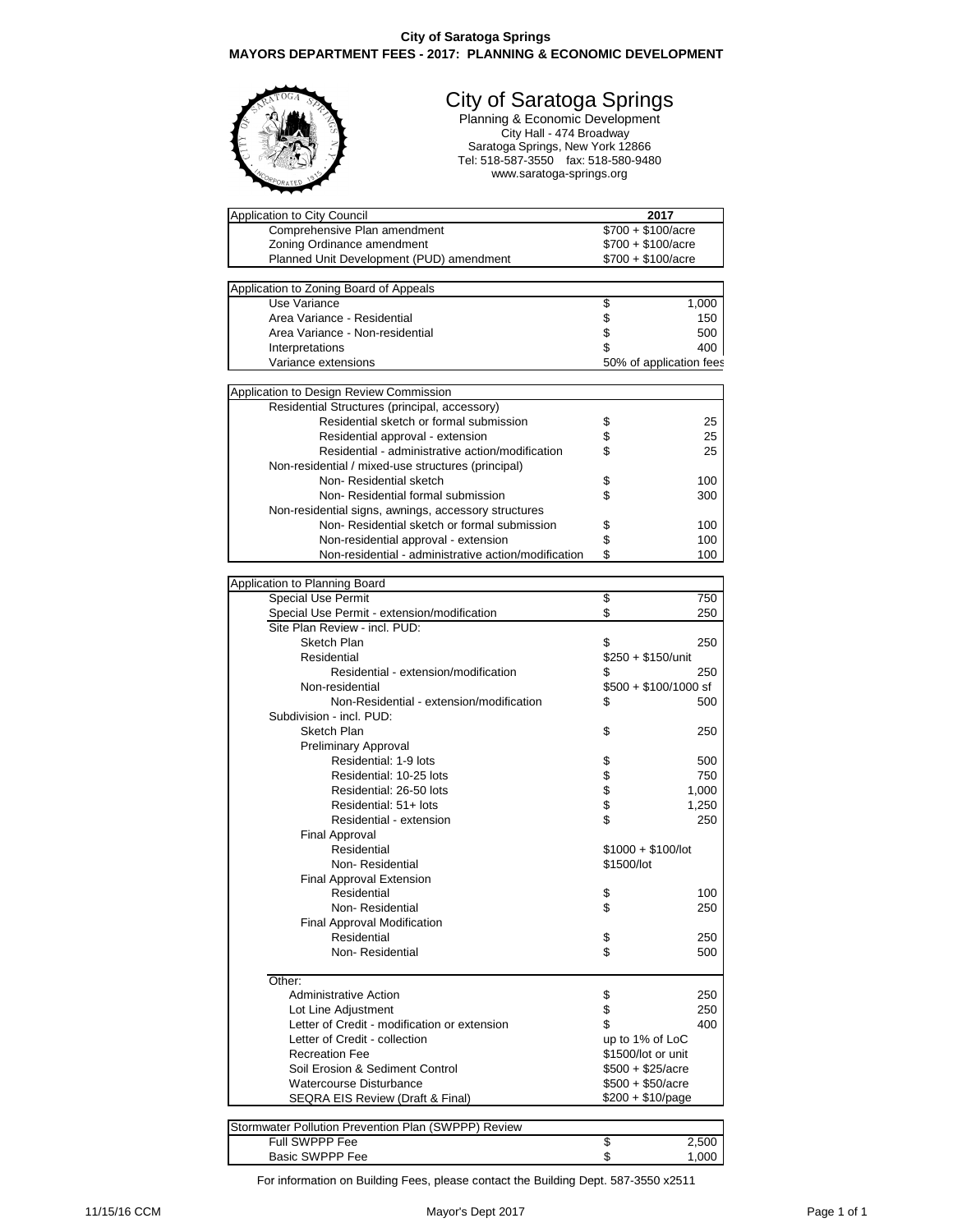| <b>Police Services:</b>      | Cost  |
|------------------------------|-------|
| Alarm Ordinance Enforcement: |       |
| 3 to 4 False Alarms          | \$50  |
| Over 5 False Alarms          | \$250 |
|                              |       |
| <b>Vehicle Towing</b>        | \$20  |
| <b>Accident Reports Fee</b>  | \$15  |
| <b>Incident Reports Fee</b>  | \$15  |
| Photographs                  | \$15  |
| Letters of Good Conduct      | \$15  |
| Background checks- Employees | \$100 |
| Background checks-Public     | \$1   |

#### **Dumpster/Rightway:**

| 1-7 Days                    |                 |
|-----------------------------|-----------------|
| 8-30 Days                   | 375I            |
| More than 30 days (per day) | \$5             |
| <b>Annual Dumpster</b>      | 75 <sub>1</sub> |

#### **Property Maintenance Fees:**

| lif 20<br>units or more | $$15$ per | unit          | plus \$250            |
|-------------------------|-----------|---------------|-----------------------|
| if 6-20 units           | $$20$ per | unit          | or \$100<br>plus \$50 |
| if 3-5 units            |           | \$30 per unit |                       |

| <b>Ambulance Fees:</b> | Resident | Non-Resident |               |
|------------------------|----------|--------------|---------------|
| <b>BLS</b>             | \$700    | \$900        |               |
| ALS <sub>1</sub>       | \$900    | \$1,200      |               |
| ALS <sub>2</sub>       | \$1,000  | \$1,300      |               |
| Non-Transport RMA BLS  | \$100    | \$150        |               |
| Non-Transport RMA ALS  | \$150    | \$200        |               |
| Mileage                | \$20     |              | \$25 per mile |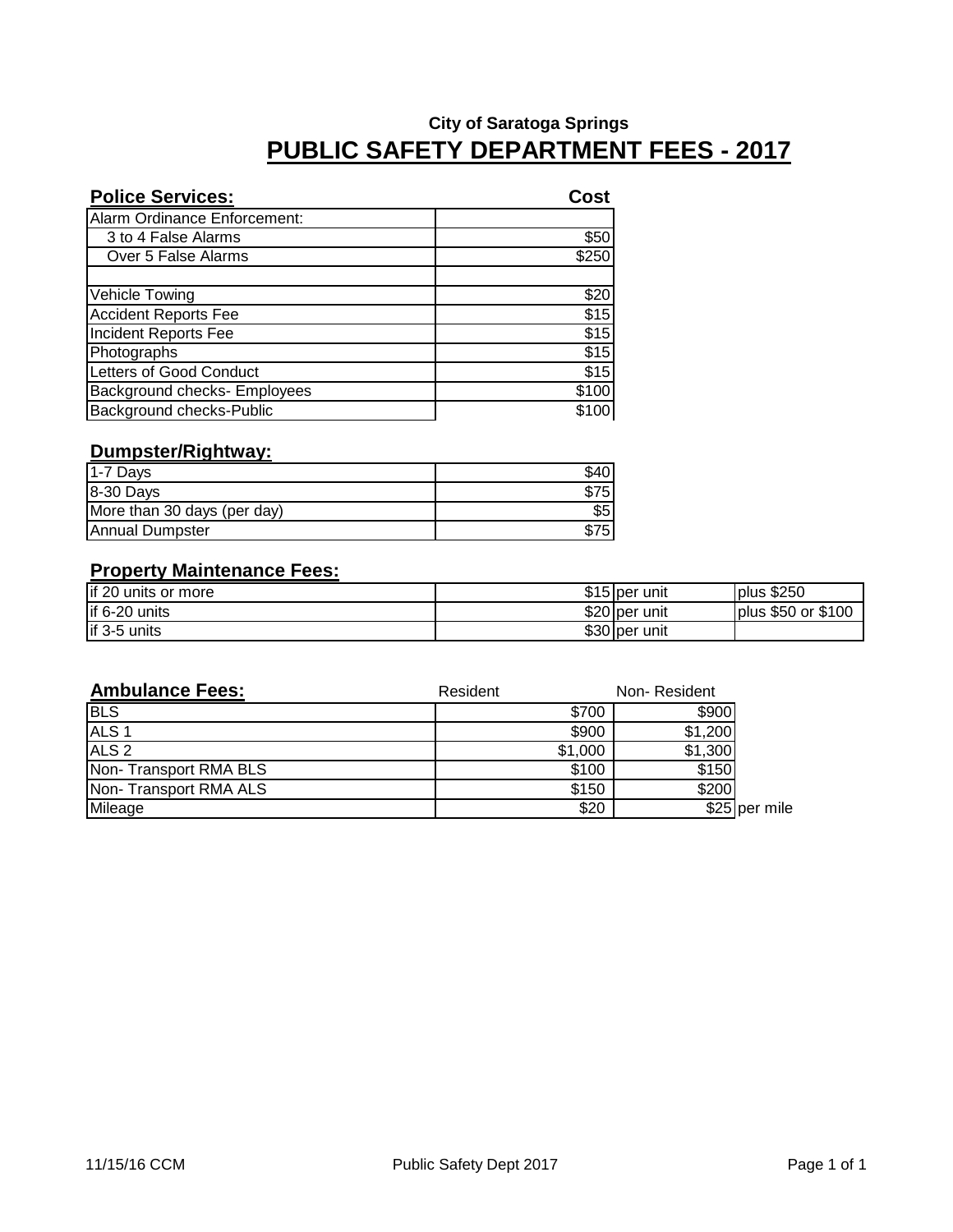#### **Vacant Building Resigration Fees**

| Residential     | \$300 for 1st |
|-----------------|---------------|
| Non Residential | \$600 for 1st |

year \$1000 5th year and after year \$2000 5th year and after

#### **Vacant Building Inspection Fees**

| <b>Residential Occupancy</b>  | Elist | 5<br>ï۵<br>Ë<br>₹. | ō<br>∍ | 3rd Not<br>Clear | ĩ۵<br>ation<br>ëred<br>štion | 参<br>ξ<br>Clear | ъ<br>కి<br>을<br>દે<br>៹<br>စွဲ |
|-------------------------------|-------|--------------------|--------|------------------|------------------------------|-----------------|--------------------------------|
| $\overline{1}$ - 2000 sq. ft. | \$0   | \$50               | \$0    | \$75             | \$0                          | \$100           | \$125                          |
| 2001 - 5000 sa. ft.           | \$0   | \$60               |        | \$85             | S0                           | \$110           | \$135                          |
| 5001 - 10,000 sq. ft.         | \$0   | \$70               | \$0    | \$95             | ß۵                           | \$120           | \$145                          |
| 10,001 - 20,000 sq. ft.       | \$0   | \$80               | \$0    | \$105            | \$0                          | \$130           | \$155                          |
| 20,001 - 40,000 sq. ft.       | \$0   | \$90               | \$0    | \$115            | \$0                          | \$140           | \$165                          |
| 40,001 - 80,000 sq. ft.       | \$0   | \$100              | \$0    | \$125            | \$0                          | \$150           | \$175                          |
| 80,001 - 120,000 sq. ft.      | \$0   | \$110              | \$0    | \$135            | \$0                          | \$160           | \$185                          |
| 120,001 - 150,000 sq. ft.     | \$0   | \$120              | \$0    | \$145            | \$0                          | \$170           | \$195                          |
| 150,001 - 200,000 sq. ft.     | \$Ω   | \$130              | \$0    | \$155            | ፍሰ                           | \$180           | \$205                          |
| 200.001 - + sa. ft.           | \$0   | \$140              | S0     | \$165            | ß۵                           | \$190           | \$215                          |
|                               |       |                    |        |                  |                              |                 |                                |

| <b>Non-Residential Occupancy</b> | Eirst | इ<br>ō<br>ᅙ<br>pection<br>Cleared<br>lations | ō<br>otic<br><b>pection</b> | 3rd Not Clear | รี<br>ಕ<br>Cleared<br><b>Adions</b><br>pection | 针<br>ξ<br><b>Clear</b> | 3<br>ō<br>ד<br>త్<br><b>Julibonal</b><br>jectio<br>Clear<br>डू<br>इ<br>ၜႝ |
|----------------------------------|-------|----------------------------------------------|-----------------------------|---------------|------------------------------------------------|------------------------|---------------------------------------------------------------------------|
| 1 - 2000 sq. ft.                 | \$0   | \$100                                        | \$0                         | \$150         | \$0                                            | \$200                  | \$250                                                                     |
| 2001 - 5000 sq. ft.              | SO    | \$110                                        | 50                          | \$160         |                                                | \$210                  | \$260                                                                     |
| 5001 - 10,000 sq. ft.            | \$0   | \$120                                        | S0                          | \$170         | S0                                             | \$220                  | \$270                                                                     |
| 10,001 - 20,000 sq. ft.          | \$0   | \$130                                        | \$0                         | \$180         | \$0                                            | \$230                  | \$280                                                                     |
| 20,001 - 40,000 sq. ft.          | \$0   | \$140                                        | \$0                         | \$190         | \$0                                            | \$240                  | \$290                                                                     |
| 40,001 - 80,000 sq. ft.          | \$0   | \$150                                        | \$0                         | \$200         | \$0                                            | \$250                  | \$300                                                                     |
| 80,001 - 120,000 sq. ft.         | \$0   | \$160                                        | \$0                         | \$210         | \$0                                            | \$260                  | \$310                                                                     |
| 120,001 - 150,000 sq. ft.        | \$0   | \$170                                        | \$0                         | \$220         | \$0                                            | \$270                  | \$320                                                                     |
| 150,001 - 200,000 sq. ft.        | \$0   | \$180                                        | SO.                         | \$230         | SO.                                            | \$280                  | \$330                                                                     |
| $200.001 - +$ sq. ft.            | \$0   | \$190                                        | \$0                         | \$240         | \$0                                            | \$290                  | \$340                                                                     |
|                                  |       |                                              |                             |               |                                                |                        |                                                                           |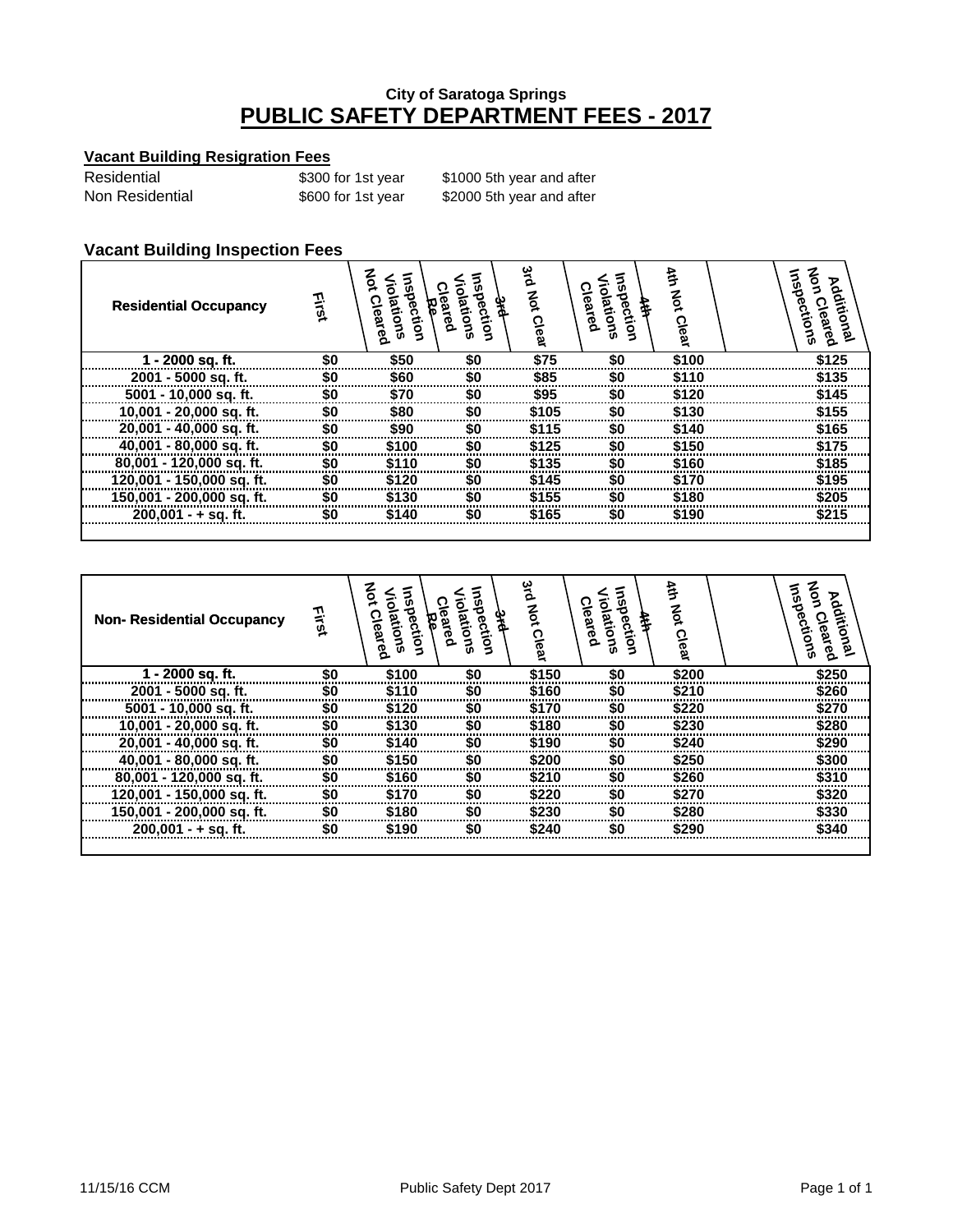| <b>City of Saratoga Springs</b>             |                                                |                            |              |  |  |  |  |  |  |  |
|---------------------------------------------|------------------------------------------------|----------------------------|--------------|--|--|--|--|--|--|--|
| <b>PUBLIC SAFETY DEPARTMENT FEES - 2017</b> |                                                |                            |              |  |  |  |  |  |  |  |
|                                             |                                                |                            |              |  |  |  |  |  |  |  |
| <b>PARKING VIOLATION FEES</b>               |                                                |                            |              |  |  |  |  |  |  |  |
| Code                                        | <b>Violation</b>                               |                            |              |  |  |  |  |  |  |  |
|                                             |                                                |                            |              |  |  |  |  |  |  |  |
| C 01                                        | <b>Restricted Night Parking</b>                | \$                         | 35.00        |  |  |  |  |  |  |  |
| C <sub>02</sub>                             | <b>Improper Parking</b>                        | \$                         | 35.00        |  |  |  |  |  |  |  |
| C <sub>03</sub>                             | No Parking Zone                                | \$                         | 35.00        |  |  |  |  |  |  |  |
| C <sub>04</sub>                             | <b>Handicapped Zone</b>                        | \$                         | 145.00       |  |  |  |  |  |  |  |
| C <sub>05</sub>                             | <b>Obstructing Traffic</b>                     | \$                         | 35.00        |  |  |  |  |  |  |  |
| C <sub>06</sub>                             | <b>Overtime Limit</b>                          | \$                         | 35.00        |  |  |  |  |  |  |  |
| C 07                                        | <b>Abandoned Vehicle</b>                       | \$                         | 35.00        |  |  |  |  |  |  |  |
| C <sub>08</sub>                             | <b>Obstructing Intersection</b>                | \$                         | 35.00        |  |  |  |  |  |  |  |
| C <sub>09</sub>                             | <b>Obstructing Crosswalk/Sidewalk</b>          | \$                         | 35.00        |  |  |  |  |  |  |  |
| C <sub>10</sub>                             | <b>Obstructing Driveways</b>                   | \$                         | 35.00        |  |  |  |  |  |  |  |
| C <sub>11</sub>                             | <b>Obstructing Loading Zones</b>               | \$                         | 35.00        |  |  |  |  |  |  |  |
| C <sub>12</sub>                             | <b>Obstructing Snow Emergency Zone</b>         | $\mathfrak{P}$             | 35.00        |  |  |  |  |  |  |  |
|                                             | Obstructing Or Parking Too Close to to Fire    |                            |              |  |  |  |  |  |  |  |
| C 13                                        | Hydrant                                        | \$                         | 65.00        |  |  |  |  |  |  |  |
| C <sub>14</sub>                             | Parking In or Blocking A Fire Lane             | \$                         | 65.00        |  |  |  |  |  |  |  |
| C <sub>15</sub>                             | <b>Parked Facing Wrong Way</b>                 | \$                         | 35.00        |  |  |  |  |  |  |  |
| C <sub>16</sub>                             | <b>Alternate Side Parking</b>                  | \$                         | 35.00        |  |  |  |  |  |  |  |
| C 17                                        | Double Parking                                 | \$                         | 35.00        |  |  |  |  |  |  |  |
| C <sub>18</sub>                             | <b>Unregistered Motor Vehicle</b>              | \$                         | 35.00        |  |  |  |  |  |  |  |
| C 19                                        | <b>Uninspected Motor Vehicle</b>               | \$                         | 35.00        |  |  |  |  |  |  |  |
|                                             | <b>Failure To Display Current Registration</b> |                            |              |  |  |  |  |  |  |  |
| C 20                                        | Certificate                                    | \$                         | 35.00        |  |  |  |  |  |  |  |
| C <sub>21</sub>                             | <b>Truck In Residential Zone</b>               | $\boldsymbol{\mathcal{L}}$ | 100.00       |  |  |  |  |  |  |  |
| C 21A                                       | <b>Second Offense</b>                          | \$                         | 200.00       |  |  |  |  |  |  |  |
|                                             | Other                                          |                            | $$0 - 35.00$ |  |  |  |  |  |  |  |
|                                             |                                                |                            |              |  |  |  |  |  |  |  |
|                                             | \$5.00 waived for cash payment                 |                            |              |  |  |  |  |  |  |  |
|                                             | The fee increase is for the violations that    |                            |              |  |  |  |  |  |  |  |
|                                             | were \$30.00 and will now be \$35.00           |                            |              |  |  |  |  |  |  |  |
|                                             |                                                |                            |              |  |  |  |  |  |  |  |
|                                             | \$10.00<br>Scofflaw fee                        |                            |              |  |  |  |  |  |  |  |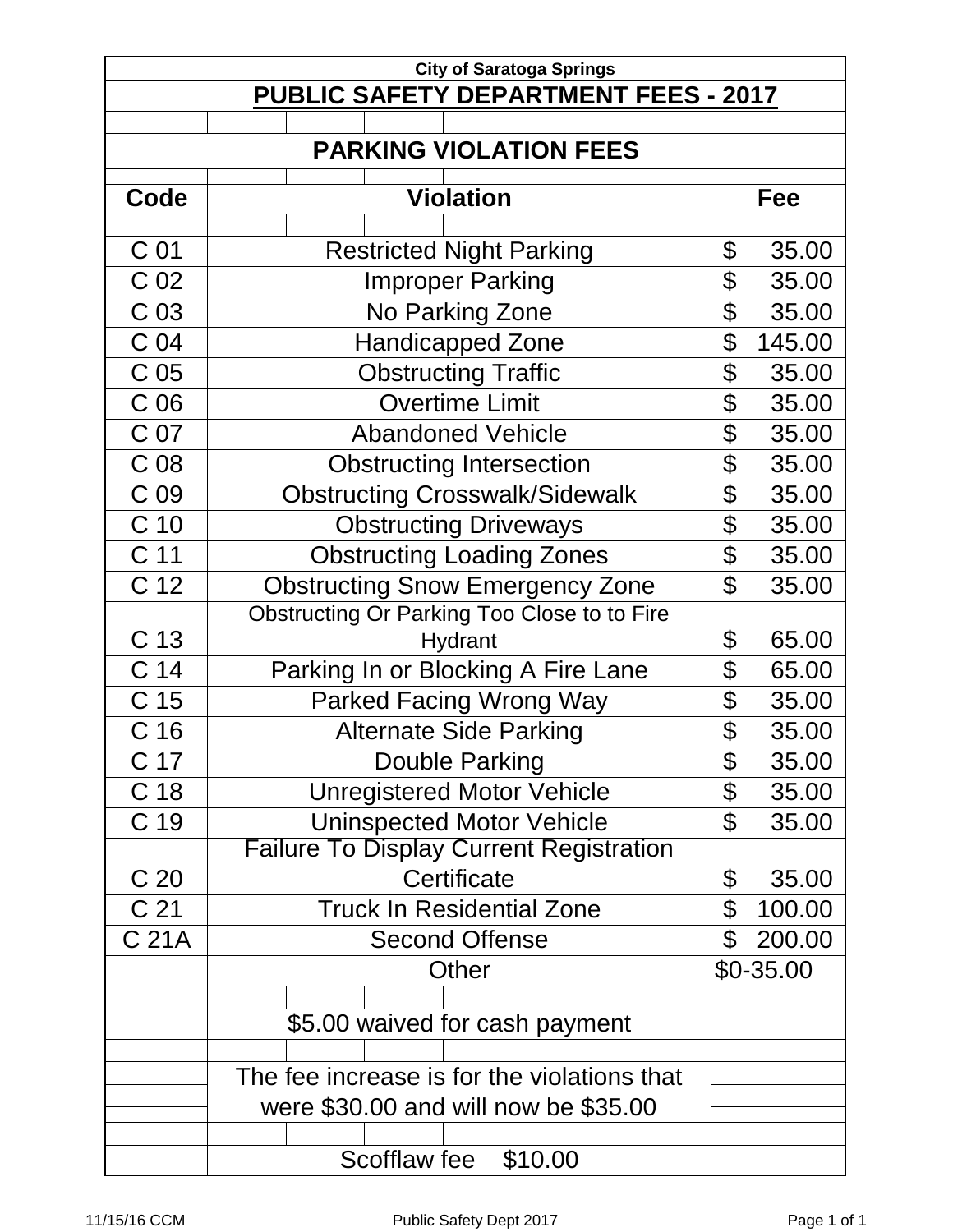## **Fire Inspection Fee Schedule 2017**

#### **Multi-Family and Condominiums**

|                       |                                | First         | Second            | Third                      | Fourth             | Fifth              |
|-----------------------|--------------------------------|---------------|-------------------|----------------------------|--------------------|--------------------|
| <b>Occupancy Type</b> | R <sub>2</sub>                 | 1st           | Re-inspection     | Re-inspection 2nd Re-insp. |                    | 2nd Re-insp.       |
|                       | <b>Inspected every 3 years</b> |               | <b>Violations</b> | violations not             |                    |                    |
|                       |                                | inspection    | Cleared           | Cleared                    | <b>Cleared All</b> | <b>Not Cleared</b> |
|                       | Units<br>$3 - 5$               | \$35 Per Unit | \$0               | \$40                       | \$50               | \$60               |
|                       |                                | $$55 + $20$   |                   |                            |                    |                    |
|                       | 6 - 10 Units                   | Per Unit      | \$0               | \$40                       | \$50               | \$60               |
|                       |                                | $$110 + $20$  |                   |                            |                    |                    |
|                       | 11 - 20 Units                  | Per Unit      | \$0               | \$40                       | \$50               | \$60               |
|                       |                                | $$260 + $15$  |                   |                            |                    |                    |
|                       | Units<br>$20 +$                | Per Unit      | \$0               | \$40                       | \$50               | \$60               |

#### **"R" Occupancy = Hotels/motels**

|                |                                 | First          | Second            | Third                 | Fourth             | Fifth              |
|----------------|---------------------------------|----------------|-------------------|-----------------------|--------------------|--------------------|
| Occupancy Type | R <sub>1</sub> , R <sub>4</sub> | 1st            | Re-inspection     | <b>Re-inspection</b>  | 2nd Re-insp.       | 2nd Re-insp.       |
|                | Annual                          |                | <b>Violations</b> | <b>Violations not</b> |                    |                    |
|                |                                 | inspection     | Cleared           | Cleared               | <b>Cleared All</b> | <b>Not Cleared</b> |
|                |                                 |                |                   |                       |                    |                    |
|                | $3 - 9$<br>Units                | \$50           | \$0               | \$40                  | \$50               | \$60               |
|                |                                 | $$50 + $5$ Per |                   |                       |                    |                    |
|                | 10 - 19 Units                   | *Unit          | \$0               | \$40                  | \$50               | \$60               |
|                |                                 | $$100 + $5$    |                   |                       |                    |                    |
|                | 20 - 29 Units                   | *Per Unit      | \$0               | \$40                  | \$50               | \$60               |
|                |                                 | $$150 + $5$    |                   |                       |                    |                    |
|                | 30 - 49 Units                   | *Per Unit      | \$0               | \$40                  | \$50               | \$60               |
|                |                                 | $$200 + $5$    |                   |                       |                    |                    |
|                | 50 - 99 Units                   | *Per Unit      | \$0               | \$40                  | \$50               | \$60               |
|                |                                 | $$250 + $5$    |                   |                       |                    |                    |
|                | <b>Units</b><br>$100 +$         | *Per Unit      | \$0               | \$40                  | \$50               | \$60               |
|                | Large Family Day Care           | \$150          | \$0               | \$40                  | \$50               | \$60               |

\* Per unit inspected with a minimum of 10% of the units inspected

|                |                         | First           | Second            | Third                      | Fourth             | Fifth              |
|----------------|-------------------------|-----------------|-------------------|----------------------------|--------------------|--------------------|
| Occupancy Type |                         | 1 <sub>st</sub> | Re-inspection     | Re-inspection 2nd Re-insp. |                    | 2nd Re-insp.       |
|                | Annual                  |                 | <b>Violations</b> | Violations not             |                    |                    |
|                |                         | inspection      | Cleared           | Cleared                    | <b>Cleared All</b> | <b>Not Cleared</b> |
|                | - 10,000 sq. ft.        | \$185           | \$0               | \$40                       | \$50               | \$60               |
|                | 10,001 - 25,000 sq. ft. | \$240           | \$0               | \$40                       | \$50               | \$60               |
|                | 25,001 - 40,000 sq. ft. | \$295           | \$0               | \$40                       | \$50               | \$60               |
|                | 40,001 - 75,000 sq. ft. | \$350           | \$0               | \$40                       | \$50               | \$60               |
|                | $75.001 + sa.$ ft.      | \$415           | \$0               | \$40                       | \$50               | \$60               |

|                |                           | First      | Second            | Third                      | Fourth             | Fifth              |
|----------------|---------------------------|------------|-------------------|----------------------------|--------------------|--------------------|
| Occupancy Type | B, S, M                   | 1st        | Re-inspection     | Re-inspection 2nd Re-insp. |                    | 2nd Re-insp.       |
| Low Hazard     | 2 Year                    |            | <b>Violations</b> | <b>Violations not</b>      |                    |                    |
|                |                           | inspection | Cleared           | Cleared                    | <b>Cleared All</b> | <b>Not Cleared</b> |
|                | - 500 sq. ft              | \$20       | \$0               | \$40                       | \$50               | \$60               |
|                | 501 - 1,000 sq. ft        | \$40       | \$0               | \$40                       | \$50               | \$60               |
|                | .001 - 2,000 sq. ft       | \$60       | \$0               | \$40                       | \$50               | \$60               |
|                | 2,001 - 5,000 sq. ft.     | \$65       | \$0               | \$40                       | \$50               | \$60               |
|                | 5,001 - 10,000 sq. ft.    | \$70       | \$0               | \$40                       | \$50               | \$60               |
|                | 10,001 - 20,000 sq. ft.   | \$75       | \$0               | \$40                       | \$50               | \$60               |
|                | 20,001 - 40,000 sq. ft.   | \$80       | \$0               | \$40                       | \$50               | \$60               |
|                | 40,001 - 80,000 sq. ft.   | \$85       | \$0               | \$40                       | \$50               | \$60               |
|                | 80,001 - 120,000 sq. ft.  | \$90       | \$0               | \$40                       | \$50               | \$60               |
|                | 120,001 - 150,000 sq. ft. | \$95       | \$0               | \$40                       | \$50               | \$60               |
|                | 150.001 - 200.000 sq. ft. | \$100      | \$0               | \$40                       | \$50               | \$60               |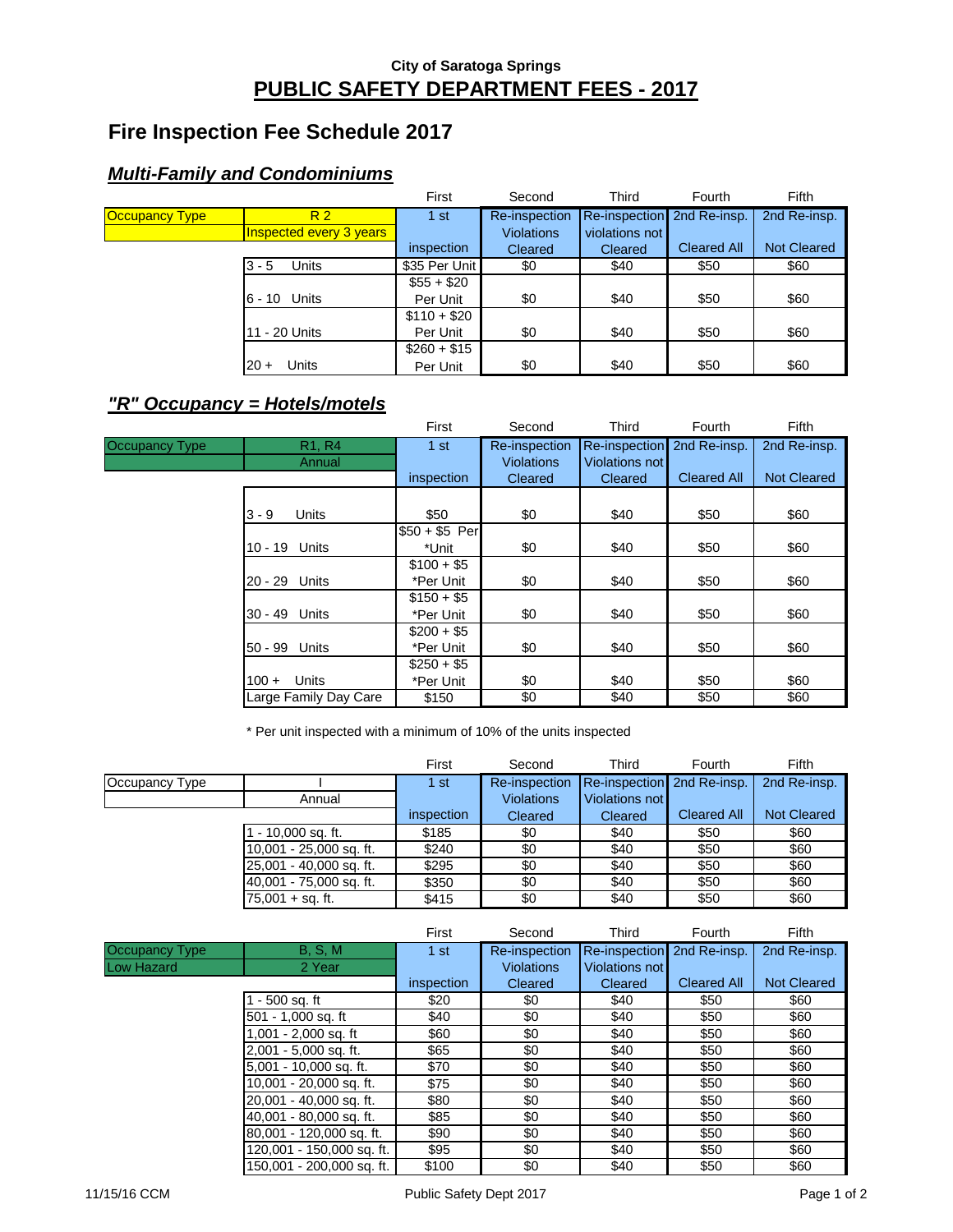|                        | $\sqrt{200,000}$ + sq. ft. | \$105      | \$0                  | \$40                  | \$50               | \$60               |
|------------------------|----------------------------|------------|----------------------|-----------------------|--------------------|--------------------|
|                        |                            | First      | Second               | Third                 | Fourth             | Fifth              |
| <b>Occupancy Type</b>  | A, F, E                    | 1 st       | Re-inspection        | Re-inspection         | 2nd Re-insp.       | 2nd Re-insp.       |
| <b>Moderate Hazard</b> | Annual                     |            | <b>Violations</b>    | Violations not        |                    |                    |
|                        |                            | inspection | Cleared              | Cleared               | <b>Cleared All</b> | <b>Not Cleared</b> |
|                        | - 5,000 sq. ft.            | \$70       | \$0                  | \$40                  | \$50               | \$60               |
|                        | 5,001 - 10,000 sq. ft.     | \$75       | \$0                  | \$40                  | \$50               | \$60               |
|                        | 10,001 - 20,000 sq. ft.    | \$80       | \$0                  | \$40                  | \$50               | \$60               |
|                        | 20,001 - 40,000 sq. ft.    | \$85       | \$0                  | \$40                  | \$50               | \$60               |
|                        | 40,001 - 80,000 sq. ft.    | \$90       | \$0                  | \$40                  | \$50               | \$60               |
|                        | 80,001 - 120,000 sq. ft.   | \$95       | \$0                  | \$40                  | \$50               | \$60               |
|                        | 120,001 - 150,000 sq. ft.  | \$100      | \$0                  | \$40                  | \$50               | \$60               |
|                        | 150,001 - 200,000 sq. ft.  | \$105      | \$0                  | \$40                  | \$50               | \$60               |
|                        | $200,000 + sq.$ ft.        | \$115      | \$0                  | \$40                  | \$50               | \$60               |
|                        |                            |            |                      |                       |                    |                    |
|                        |                            | First      | Second               | Third                 | Fourth             | Fifth              |
| <b>Occupancy Type</b>  | н                          | 1st        | <b>Re-inspection</b> | Re-inspection         | 2nd Re-insp.       | 2nd Re-insp.       |
| <b>High Hazard</b>     | Annual                     |            | <b>Violations</b>    | <b>Violations not</b> |                    |                    |
|                        |                            | inspection | Cleared              | Cleared               | <b>Cleared All</b> | <b>Not Cleared</b> |
|                        | 1 - 5,000 sq. ft.          | \$70       | \$0                  | \$40                  | \$50               | \$60               |

|                        | 40,001 - 80,000 sq. ft.     | \$90       | \$0               | \$40                       | \$50               | \$60               |
|------------------------|-----------------------------|------------|-------------------|----------------------------|--------------------|--------------------|
|                        | 80,001 - 120,000 sq. ft.    | \$95       | \$0               | \$40                       | \$50               | \$60               |
|                        | 120,001 - 150,000 sq. ft.   | \$100      | \$0               | \$40                       | \$50               | \$60               |
|                        | 150,001 - 200,000 sq. ft.   | \$105      | \$0               | \$40                       | \$50               | \$60               |
|                        | $200,000 + sq.$ ft.         | \$115      | \$0               | \$40                       | \$50               | \$60               |
|                        |                             |            |                   |                            |                    |                    |
|                        |                             | First      | Second            | Third                      | Fourth             | Fifth              |
| Occupancy Type         | <b>Temporary Structures</b> | 1st        | Re-inspection     | Re-inspection 2nd Re-insp. |                    | 2nd Re-insp.       |
| <b>Moderate Hazard</b> | <b>As Needed</b>            |            | <b>Violations</b> | Violations not             |                    |                    |
|                        |                             | inspection | Cleared           | Cleared                    | <b>Cleared All</b> | <b>Not Cleared</b> |
|                        | 1 - 5,000 sq. ft.           | \$70       | \$0               | \$40                       | \$50               | \$60               |
|                        | 5,001 - 10,000 sq. ft.      | \$75       | \$0               | \$40                       | \$50               | \$60               |
|                        | 10,001 - 20,000 sq. ft.     | \$80       | \$0               | \$40                       | \$50               | \$60               |
|                        | 20,001 - 40,000 sq. ft.     | \$85       | \$0               | \$40                       | \$50               | \$60               |
|                        | 40.001 - 80.000 sq. ft.     | \$90       | \$0               | \$40                       | \$50               | \$60               |

5,001 - 10,000 sq. ft. \$75 \$0 \$40 \$50 \$60 10,001 - 20,000 sq. ft. **\$80** \$50 \$40 \$50 \$60<br>10,001 - 40,000 sq. ft. \$85 \$50 \$40 \$50 \$60 20,001 - 40,000 sq. ft. **\$85** \$0 \$40 \$50 \$60<br>40,001 - 80,000 sq. ft. \$90 \$0 \$40 \$50 \$60

80,001 - 120,000 sq. ft. 595 \$0 \$0 \$40 \$50 \$60 120,001 - 150,000 sq. ft. | \$100 | \$0 | \$40 | \$50 | \$60 150,001 - 200,000 sq. ft. | \$105 | \$0 | \$40 | \$50 | \$60 200,000 + sq. ft. | \$115 | \$0 | \$40 | \$50 | \$60

| <b>Occupancy Signage:</b> | \$25                                   |  |  |  |  |  |  |
|---------------------------|----------------------------------------|--|--|--|--|--|--|
| <b>Occupancy Letters:</b> | \$15                                   |  |  |  |  |  |  |
| Sidewalk Café             | \$30 Includes temporary occupancy sign |  |  |  |  |  |  |
| <b>Vacant Structures</b>  | \$250 Includes NFPA signage            |  |  |  |  |  |  |
| <b>Mobile Home Parks</b>  | \$10 per lot up to a maximum of \$150  |  |  |  |  |  |  |

| <b>Occupancies</b>    |                                                                                    |
|-----------------------|------------------------------------------------------------------------------------|
| A - Assembly          | Places where 50 or more gather for dining, drinking, meeting, worship, instruction |
| <b>B</b> - Business   | Business offices, professional services, restaurants/bars with less than 50        |
| E - Educational       | Educational facilities/schools for K-12 and non-residential day care               |
| <b>F</b> - Factories  | Factories, industrial, manufacturing                                               |
| H - Hazardous         | Places with high fire, explosion, or health hazards                                |
| I - Insitutional      | Hospitals, nursing homes with medical care, prisons, mental facilities             |
| <b>M</b> - Mercantile | Sale of goods/merchandise, department stores, markets                              |
| R - Residential       | Residential places including hotels, motels, home based licensed care facilities   |
| S - Storage           | Storage facilities not defined as H occupancies, warehouse, parking garages        |
|                       |                                                                                    |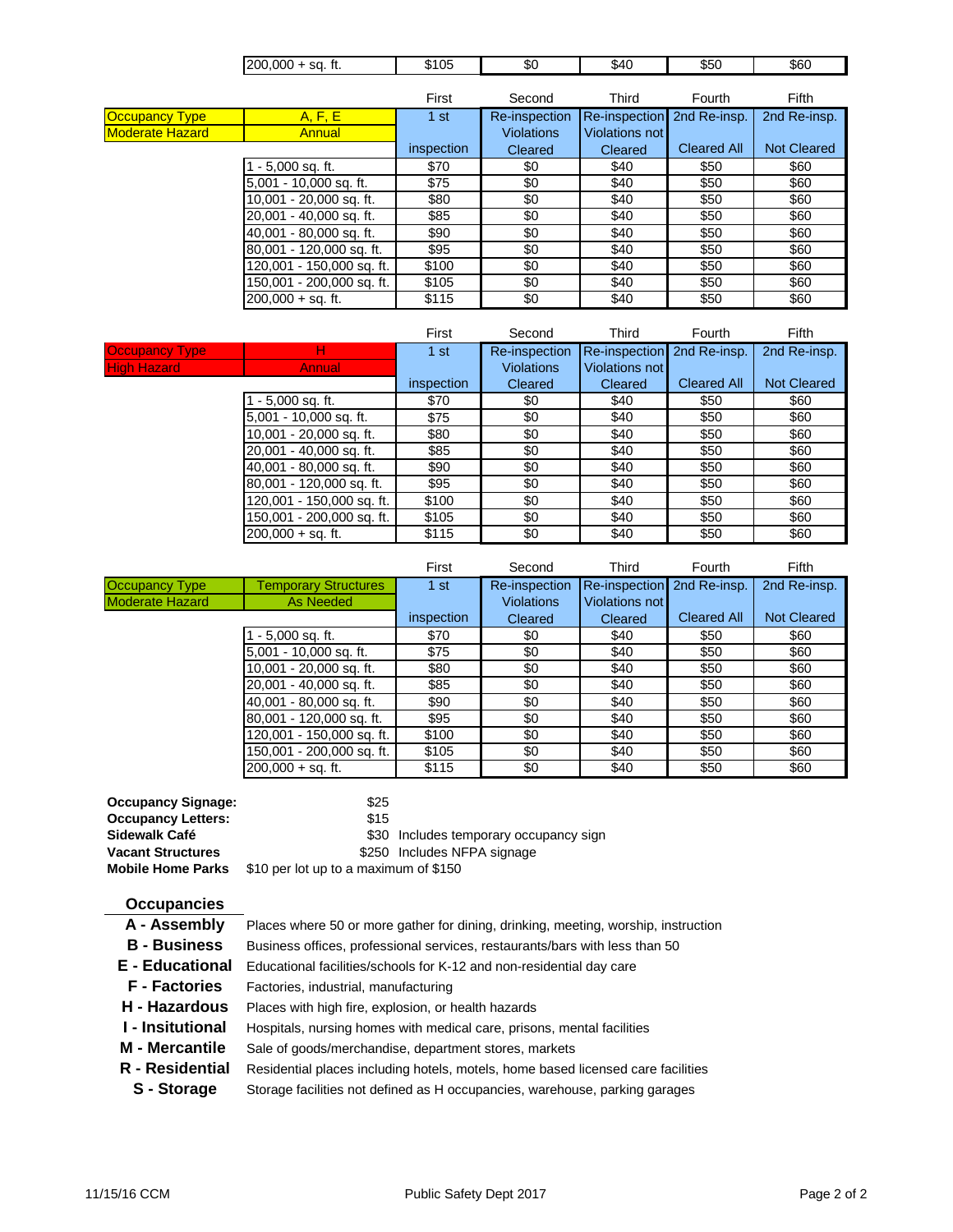## **2017 Public Safety Special Event Fees**

| <b>Fire Department:</b><br>Fire and Emergency Medical Services:<br><b>Emergency Medical Techician</b><br>(1 EMT/Paramedic) | \$70 per hour  |
|----------------------------------------------------------------------------------------------------------------------------|----------------|
| Ambulance Stand-by<br>(2 EMT/Paramedic's)                                                                                  | \$140 per hour |
| Fire Marshal (1 FF                                                                                                         | \$70 per hour  |
| Engine Stand-by (4 FF's)                                                                                                   | \$280 per hour |
| Brush Truck (2 FF's)                                                                                                       | \$140 per hour |

All fees include personnel and any necessary equipment. 2 hour minimum.

#### **Police Department:**

1 officer \$60 per hour

Police Department will determine how many officers need to be assigned for event. Police Department will have the final say

#### **Traffic Department:**

1 person \$50 per hour 4 hour minimum

#### \$100 for equipment use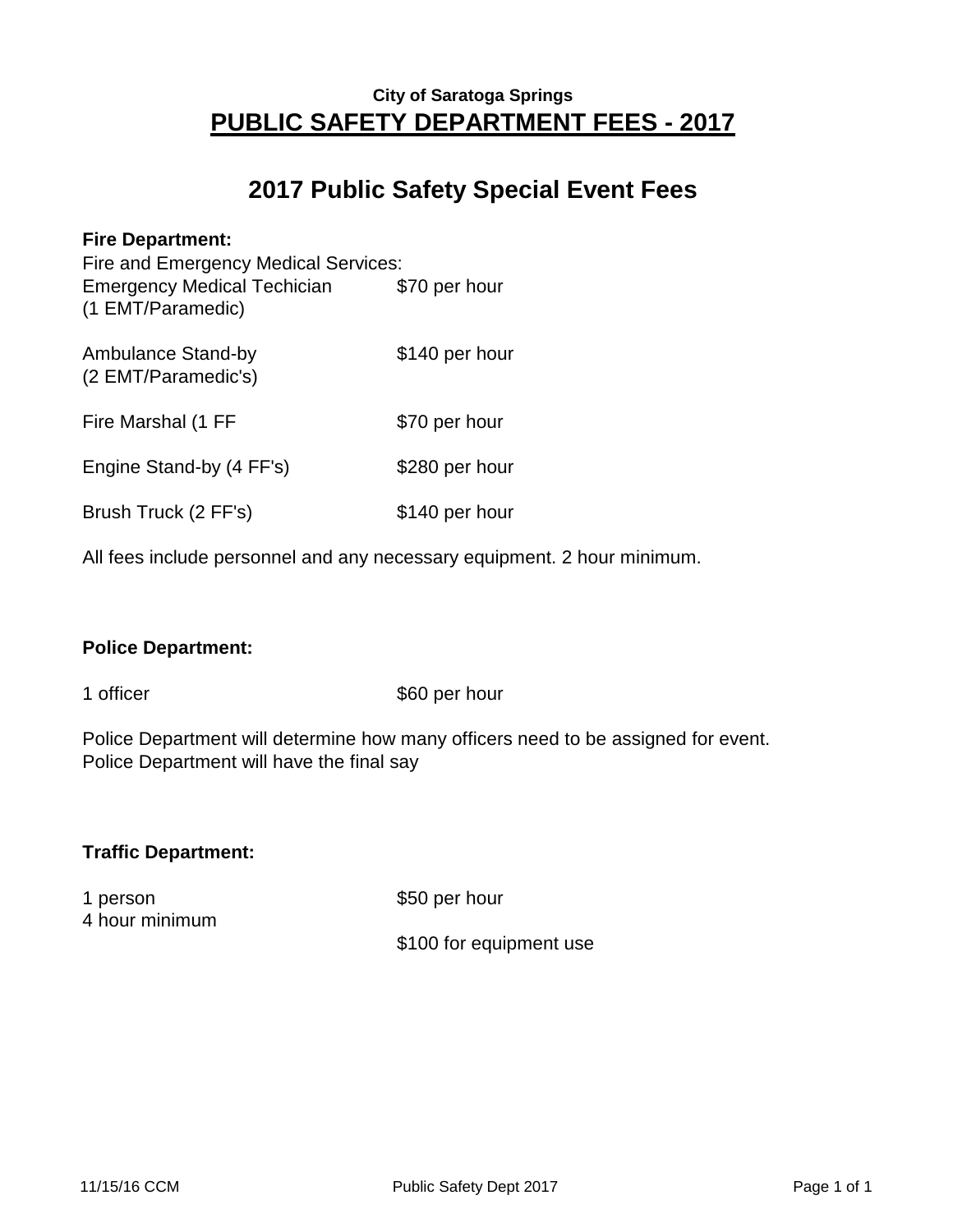|                               | <b>STREET OPENING PERMITS:</b>                            |                                      |                                                                                                                                                           |
|-------------------------------|-----------------------------------------------------------|--------------------------------------|-----------------------------------------------------------------------------------------------------------------------------------------------------------|
|                               | APRIL - NOVEMBER                                          |                                      | \$50.00 FOR PERMIT<br>\$250.00 FOR FIRST 5 YARDS<br>\$50.00 FOR EVERY YRD. AFTER<br>\$400.00 FOR BROADWAY CUTS                                            |
|                               | NOVEMBER - APRIL                                          | \$450.00 ALL                         | \$800.00 FOR BROADWAY CUTS                                                                                                                                |
|                               | <b>National Grid</b>                                      | \$50.00 CUTS                         | \$50.00 PERMITS<br>\$150.00 FOR BROADWAY CUTS                                                                                                             |
| <b>CURBS &amp; SIDEWALKS:</b> |                                                           |                                      | \$20.00 linear foot pre-cast curbing<br>\$35.00 linear foot granite curbing<br>\$10.00 square foot concrete sidewalk                                      |
| <b>FLAG FEES:</b>             |                                                           |                                      | \$300.00 UP TO 20 FLAGS FOR TWO WEEKS<br>(BROADWAY, UNION OR AS DESIGNATED)<br>\$100.00 FOR EACH ADDITIONAL WEEK<br>\$300.00 FOR EACH ADDITIONAL 20 FLAGS |
| <b>BANNERS</b>                |                                                           |                                      | \$100.00 ONE BANNER, ONE WEEK                                                                                                                             |
|                               | <b>SANDWICH BOARD FEES:</b>                               | \$25.00                              |                                                                                                                                                           |
| <b>MILLING MATERIAL:</b>      | IN CITY<br>OUT OF CITY                                    |                                      | \$60.00 FOR TANDUM TRUCK<br>\$75.00 FOR TANDUM TRUCK                                                                                                      |
| <b>COMPOST:</b>               | FOR PICK UP<br>DELIVERED IN CITY<br>DELIVERED OUT OF CITY |                                      | 20.00/yd 2 YRD. MINIMUM @<br>22.00/yd 7 YRD. MINIMUM @<br>26.00/yd 7 YRD. MINIMUM @                                                                       |
| <b>TRANSFER BAGS:</b>         |                                                           |                                      | \$4.00 EACH                                                                                                                                               |
| <b>CAROUSEL</b>               |                                                           | \$1.00                               | \$50.00 15 minute interval                                                                                                                                |
| <b>FIREWOOD</b>               |                                                           |                                      | \$300.00 truck load when available                                                                                                                        |
|                               | <b>HIGH ROCK PARK PAVILLION</b>                           | \$400.00 8 hours<br>\$250.00 4 hours |                                                                                                                                                           |
|                               | <b>CONGRESS PARK CRAFT FAIRS</b>                          |                                      | \$750.00 day long event                                                                                                                                   |
| <b>FARMERS MARKET</b>         |                                                           |                                      | \$3.50 per vendor, per day                                                                                                                                |
| <b>BENCHES</b>                |                                                           |                                      | \$1,500 bench and associated items                                                                                                                        |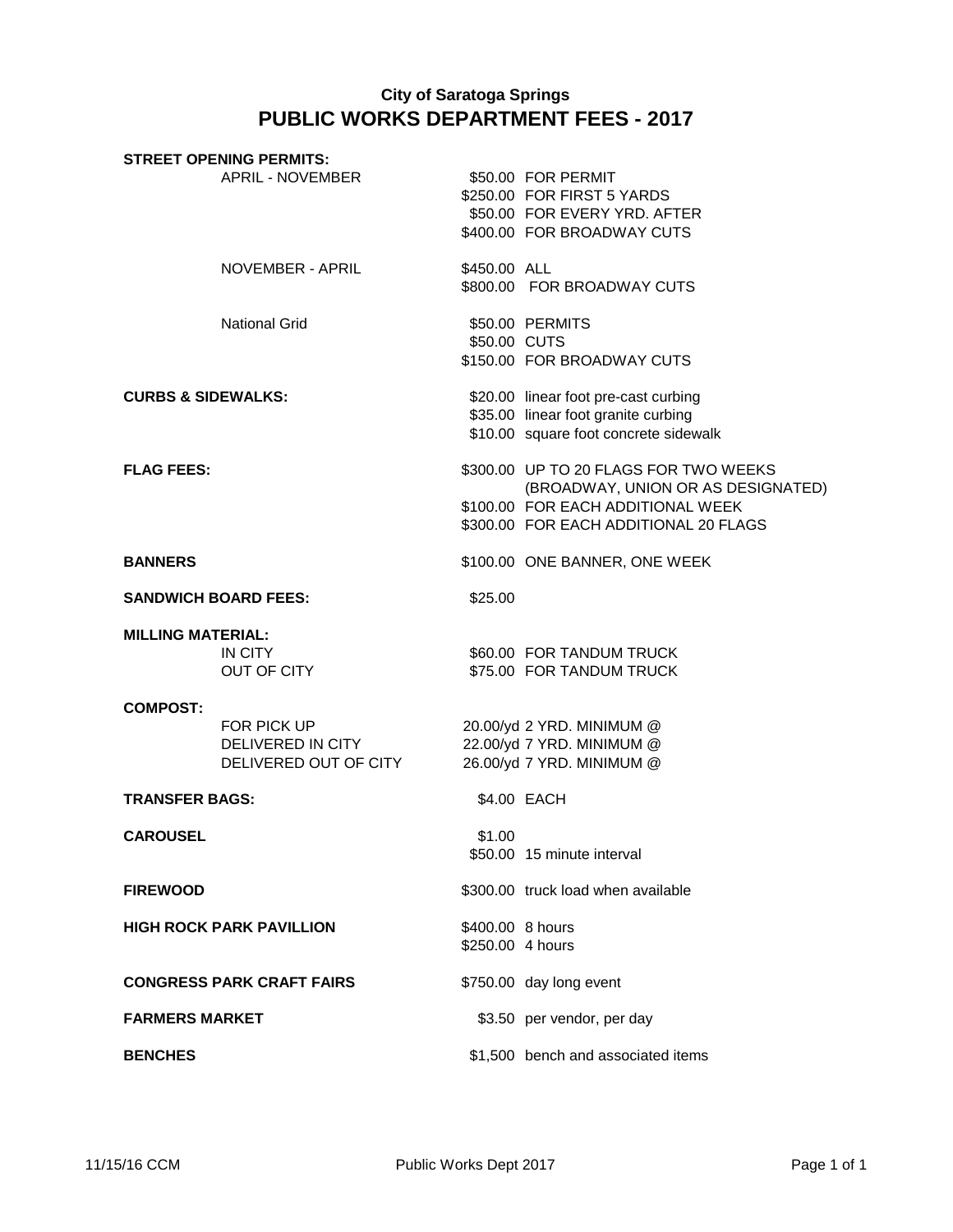## **PUBLIC WORKS DEPARTMENT FEES - 2017 City of Saratoga Springs**

**Labor & Equipment Reimbursement**

|                            | <b>Hourly</b><br>Rate | <b>OT</b><br><b>Hourly</b><br>Rate |
|----------------------------|-----------------------|------------------------------------|
| Laborer                    | \$21.00               | \$32.00                            |
| <b>MEO</b>                 | \$23.00               | \$35.00                            |
| <b>HEO</b>                 | \$25.00               | \$38.00                            |
| <b>MM</b>                  | \$25.00               | \$38.00                            |
| <b>Working Supervisor</b>  | \$31.00               | \$47.00                            |
| <b>Arborist</b>            | \$31.00               | \$47.00                            |
| <b>Dispatcher</b>          | \$24.00               | \$36.00                            |
| Automechanic               | \$25.00               | \$38.00                            |
| <b>Electrician</b>         | \$33.00               | \$38.00                            |
| <b>EQUIPMENT - per day</b> |                       |                                    |
| <b>Pickup</b>              | \$20.00               |                                    |
| <b>Trailer</b>             | \$9.00                |                                    |
| Dump Truck 10 yds          | \$57.00               |                                    |
| Loader                     | \$97.00               |                                    |
| Vactor/Vacon               | \$87.00               |                                    |
| <b>Utility Van</b>         | \$42.00               |                                    |
| <b>Roller</b>              | \$34.00               |                                    |
| backhoe w/shovel excavator | \$43.00               |                                    |
| backhoe w/tamper           | \$43.00               |                                    |
| plate tamper               | \$11.60               |                                    |
| sweeper                    | \$54.00               |                                    |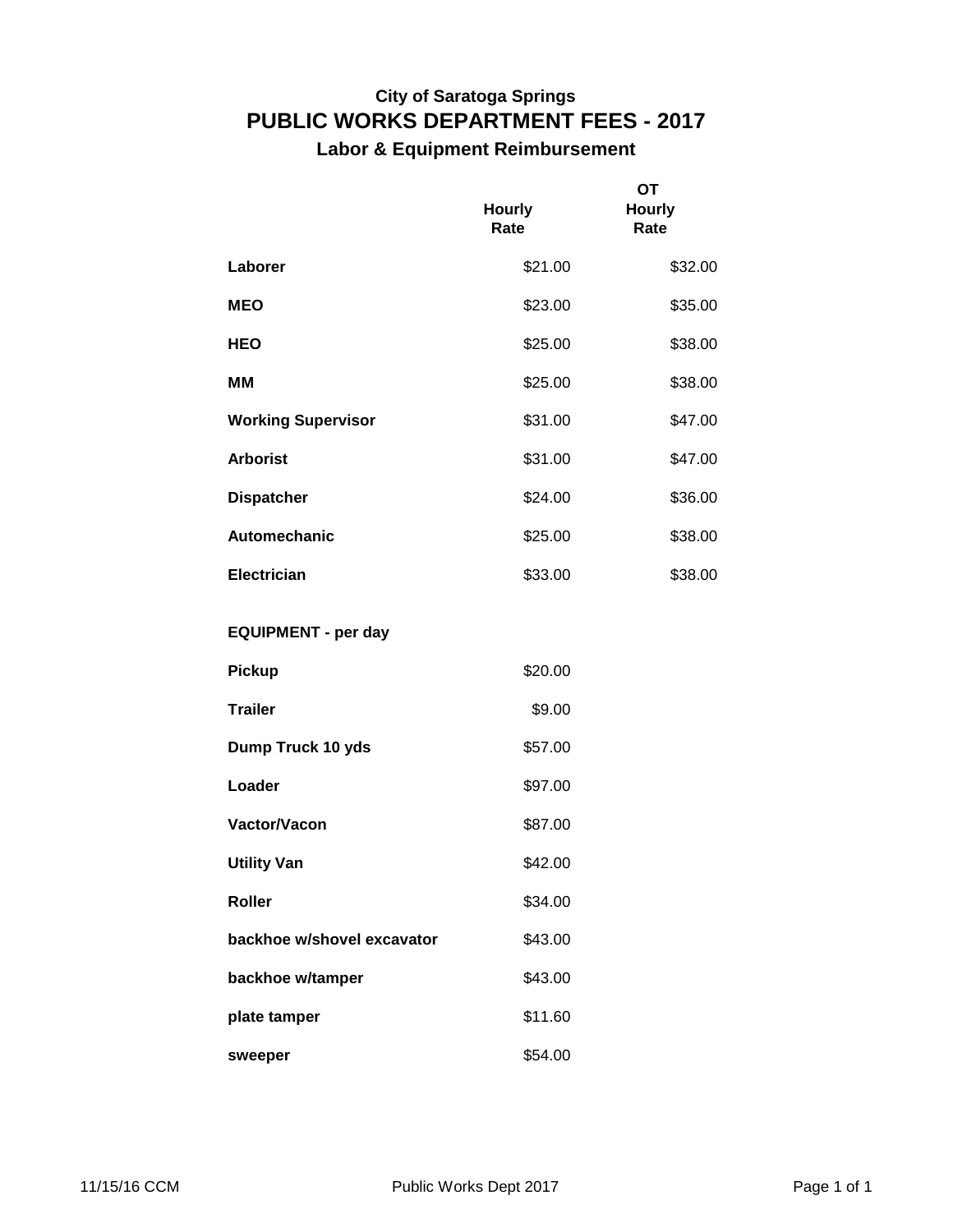## **City of Saratoga Springs PUBLIC WORKS DEPARTMENT FEES - 2017 CANFIELD CASINO**

| <b>YEAR</b>     | <b>RATES</b>   | DAY OF THE WEEK          | <b>TYPE OF RENTAL</b>                  |
|-----------------|----------------|--------------------------|----------------------------------------|
| 2017            | \$2,800        | <b>ANY</b>               | <b>CITY RESIDENT*</b>                  |
|                 | \$3,000        | <b>ANY</b>               | <b>NON CITY RESIDENT</b>               |
|                 |                |                          |                                        |
|                 | \$1,500        | MON. - THURS.            | NON-PROFIT                             |
|                 | \$1,800        | FRI. - SUN.              | NON-PROFIT                             |
|                 |                |                          |                                        |
|                 | \$2,300        | <b>MON-THURS</b>         | <b>CONVENTION FEE</b>                  |
|                 | \$2,500        | <b>FRI-SUN</b>           | <b>CONVENTION FEE</b>                  |
|                 |                |                          |                                        |
|                 | \$1,200        | <b>ANY</b>               | <b>GOVERNMENTAL FEE</b>                |
|                 | \$1,000        | MON. - THURS. ONLY       | <b>LUNCHEON</b>                        |
|                 |                |                          |                                        |
|                 | \$400          | <b>ANY</b>               | CEREMONY no rental (if available)**    |
|                 | \$250          | <b>ANY</b>               | CEREMONY with rental                   |
|                 | \$250          | <b>ANY</b>               | <b>WEDDING REHEARSAL AFTER 3:00 PM</b> |
|                 | \$375          | <b>ANY</b>               | KITCHEN - ALL                          |
|                 | \$275          | <b>ANY</b>               | KITCHEN - NON-PROFIT                   |
|                 |                | <b>ANY</b>               | <b>CHAIR RENTAL</b>                    |
|                 | \$3.50<br>\$50 | <b>15 MINUTES RENTAL</b> | <b>CAROUSEL WEDDING PHOTO'S</b>        |
|                 |                |                          |                                        |
| 2018            |                |                          |                                        |
| <b>PROPOSED</b> | \$2,800        | <b>ANY</b>               | *CITY RESIDENT                         |
|                 | \$3,000        | <b>ANY</b>               | NON CITY RESIDENT                      |
|                 |                |                          |                                        |
|                 | \$1,500        | <b>MON-THURS</b>         | NON-PROFIT                             |
|                 | \$1,800        | <b>FRI-SUN</b>           | <b>NON-PROFIT</b>                      |
|                 |                |                          |                                        |
|                 | \$2,300        | <b>MON-THURS</b>         | <b>CONVENTION FEE</b>                  |
|                 | \$2,500        | <b>FRI-SUN</b>           | <b>CONVENTION FEE</b>                  |
|                 |                |                          |                                        |
|                 | \$1,200        | <b>ANY</b>               | <b>GOVERNMENTAL FEE</b>                |
|                 | \$1,000        | MON. - THURS. ONLY       | <b>LUNCHEON</b>                        |
|                 |                |                          |                                        |
|                 | \$400          | <b>ANY</b>               | CEREMONY no rental (if available)**    |
|                 | \$250          | <b>ANY</b>               | <b>CEREMONY</b> with rental            |
|                 | \$250          | <b>ANY</b>               | <b>WEDDING REHEARSAL AFTER 3:00 PM</b> |
|                 | \$375          | <b>ANY</b>               | <b>KITCHEN - ALL</b>                   |
|                 | \$275          | <b>ANY</b>               | KITCHEN - NON-PROFIT                   |
|                 |                |                          |                                        |
|                 | \$3.50         | <b>ANY</b>               | <b>CHAIR RENTAL</b>                    |
|                 | \$50           | <b>15 MINUTES RENTAL</b> | CAROUSEL WEDDING PHOTO'S               |
|                 |                |                          |                                        |

Fees are based on a five-hour event. If the event runs longer, an additional \$250.00 per hour is required. Only checks are accepted.

Deposit of \$500.00 is due for all events (except lunches) upon reservations. Balance due two months prior to date of event.

Lunches by special request. Deposit for lunches \$250.00. Balance is due one month prior to date of lunch. \* Proof of Residency is Required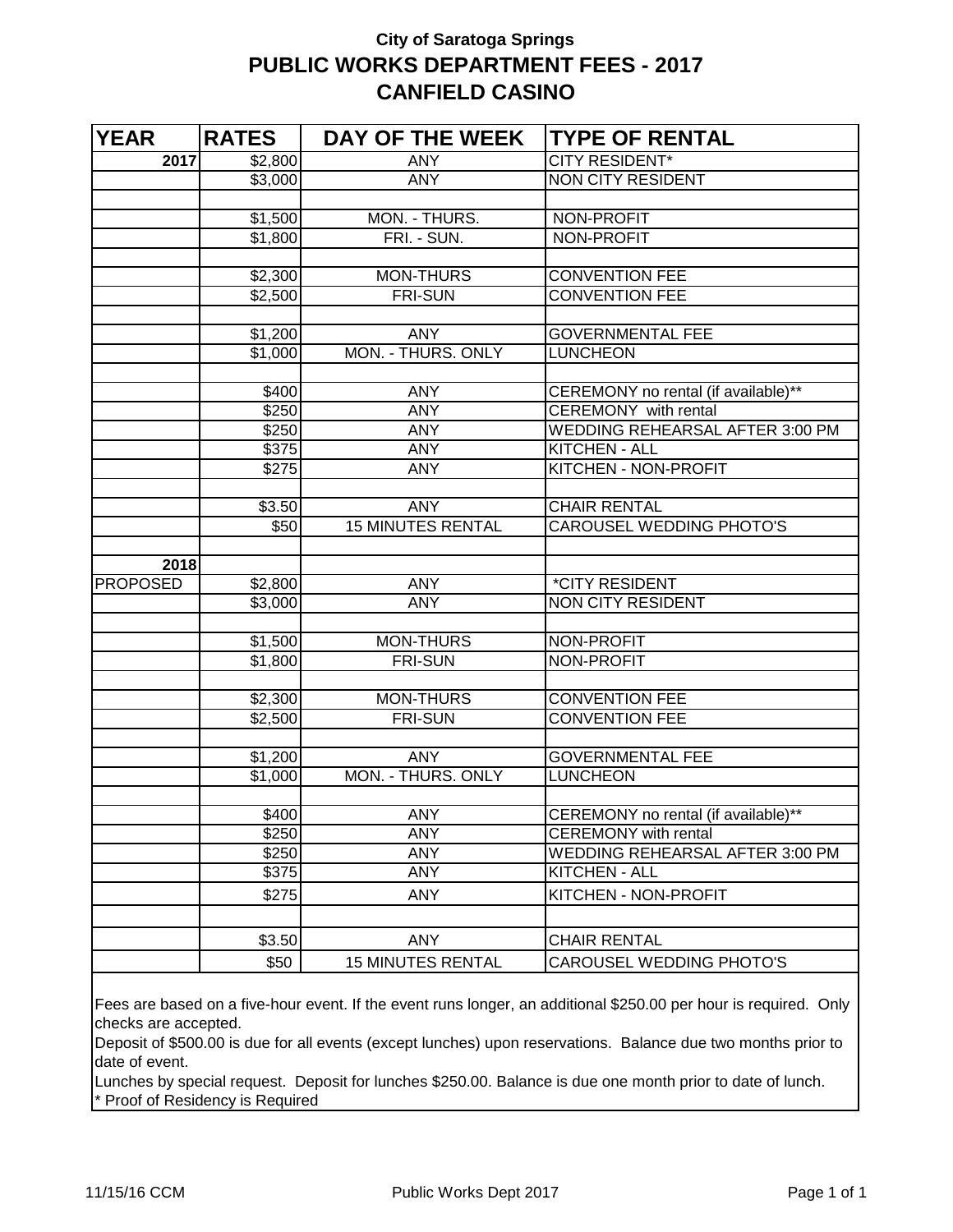## **MUSIC HALL**

| Local Not for Profit Monday-Friday 5:00 p.m. to 10:00 p.m. | \$75.00    |
|------------------------------------------------------------|------------|
| All other users Monday-Friday 5:00 p.m. to 10:00 p.m.      | \$200.00   |
| Not for Profit Saturday & Sunday 8 hours                   | \$350.00   |
| All other users Saturday & Sunday 8 hours                  | \$500.00   |
| Weddings/Barmitvahs/Batmitvah (8 hours)                    | \$800.00   |
| First Night                                                | \$1,500.00 |
| Dance Flurry                                               | \$2,000.00 |
| Parole                                                     | \$50.00    |
| Labor fee per hour                                         | \$30.00    |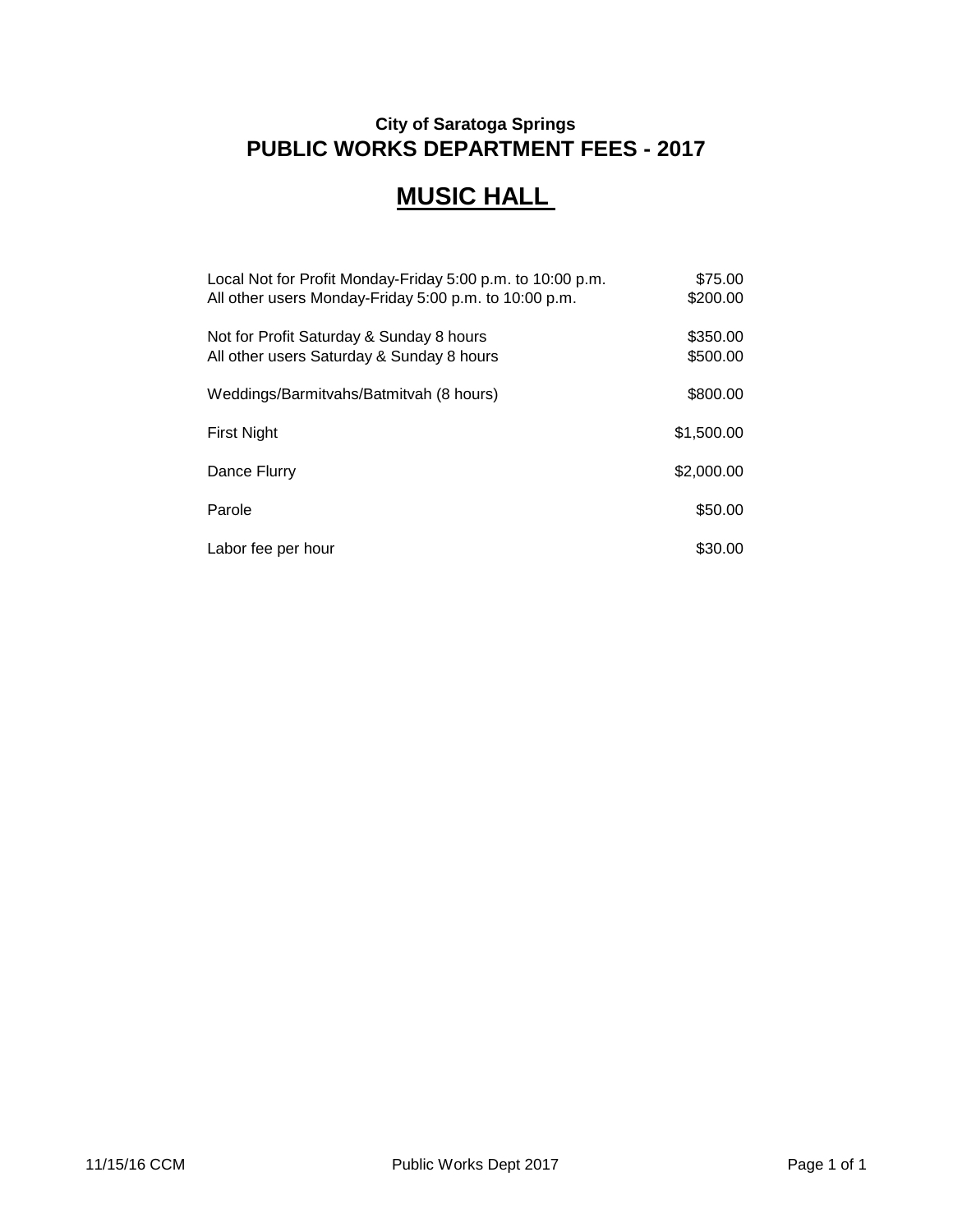#### **PUBLIC WORKS DEPARTMENT FEES - 2017 City of Saratoga Springs**

## **ENGINEERING DEPARTMENT**

#### **PROJECT REVIEW FEES:**

Refer to Article XIII of The City of Saratoga Springs Zoning Ordinance for Project Review fees

#### **SITE INSPECTION FEES:**

| <b>City Engineer</b> | $$90.00$ /hr |
|----------------------|--------------|
| Asst. City Engineer  | \$65.00 /hr  |
| Engineer Technician  | \$65.00 /hr  |
| Survey Technician    | $$65.00$ /hr |
|                      | \$50.00      |

#### **SWPPP Fees**

full SWPPP minimum basic SWPPP \$2,500

Copy Fee  $8 \frac{1}{2} \times 11$ 

\$1,000

3'x5' \$.25/page \$5.00/page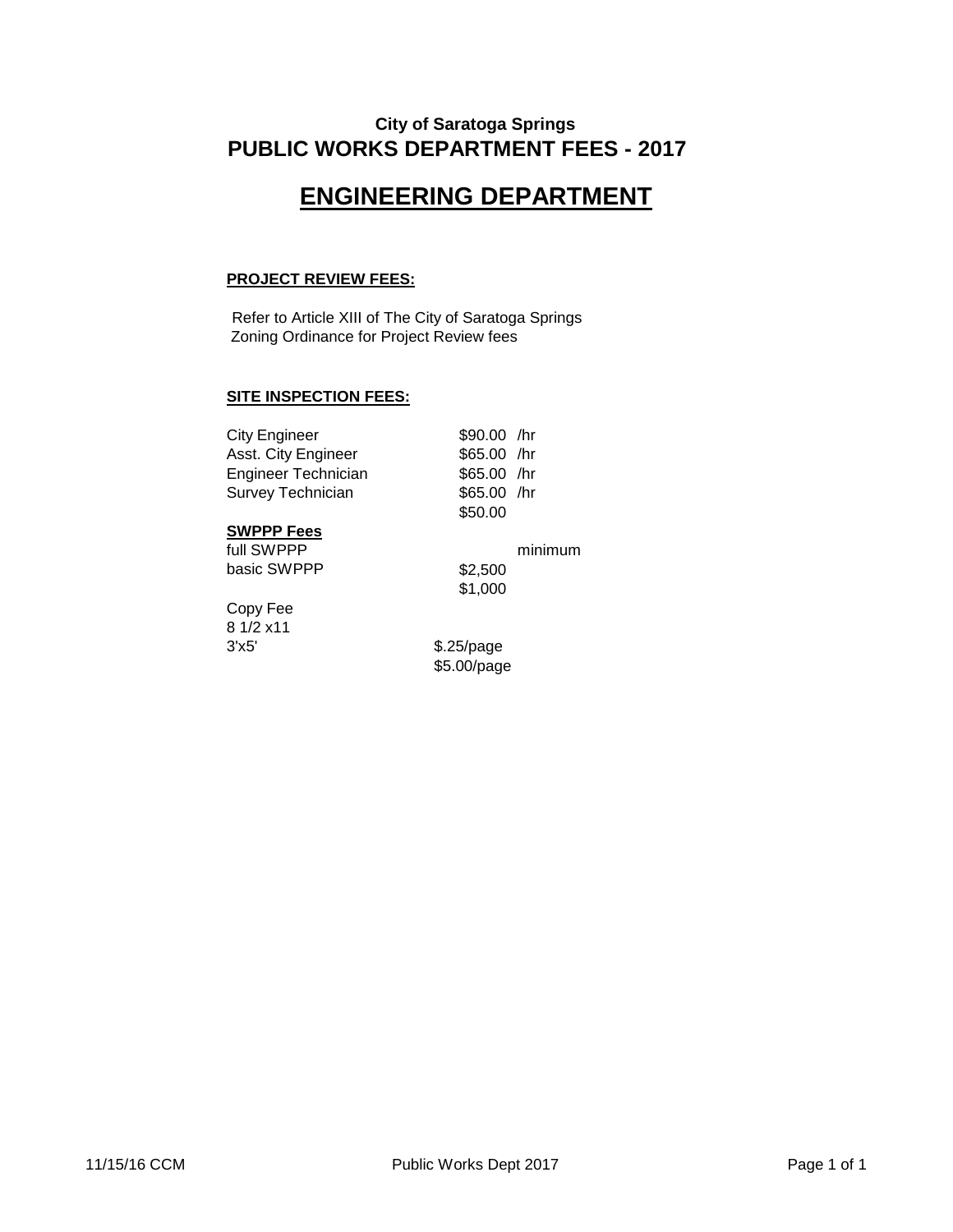#### **RECREATION DEPARTMENT FEES - 2017: Camp Saradac Fees City of Saratoga Springs**

Additional Information: Limited scholarships are available on a first come, first served basis. Prior to camp payment in full is required Standard Camp Hours: Drop off 8:45am-9am camp 9am-4:30pm pickup 4:30pm-4:45pm Before/After Care Hours: 7:30am-6:00pm Early Bird Discount Fee expires May 15, 2017

|                                                           |               |               |                  | <b>Early Bird</b> |      |            |
|-----------------------------------------------------------|---------------|---------------|------------------|-------------------|------|------------|
|                                                           |               | <b>INCOME</b> | # OF             | <b>Discount</b>   |      | Regular    |
| <b>RESIDENCY</b>                                          | # OF WEEKS    | <b>LEVEL</b>  | <b>CHILDREN</b>  | <b>Fee</b>        |      | <b>Fee</b> |
| <b>Cost for Standard Camp Hours</b>                       |               |               |                  |                   |      |            |
| CITY RESIDENT - early bird discount fee                   | <b>WEEKLY</b> | ALL           | PER CHILD        | \$<br>170.00 \$   |      | 195.00     |
| NON-CITY RESIDENT- early bird discount fee                | <b>WEEKLY</b> | <b>ALL</b>    | PER CHILD        | \$<br>235.00      | - \$ | 260.00     |
| Discounted rate for signing up the full camp season       |               |               |                  |                   |      |            |
| CITY RESIDENT - Early Bird Discount Fee                   | 8 WEEKS       | ALL           | <b>PER CHILD</b> | \$<br>795.00      | \$   | 820.00     |
| <b>NON-CITY- Early Bird Discount Fee</b>                  | 8 WEEKS       | <b>ALL</b>    | <b>PER CHILD</b> | \$<br>1,085.00    | \$   | 1,100.00   |
| <b>Cost for Before Care Camp Hours</b>                    |               |               |                  |                   |      |            |
| <b>CITY RESIDENT</b>                                      | <b>WEEKLY</b> | ALL           | PER CHILD        | \$<br>$30.00$ \$  |      | 30.00      |
| NON-CITY RESIDENT                                         | WEEKLY        | ALL           | PER CHILD        | \$<br>40.00       | -\$  | 40.00      |
| <b>Cost for After Care Camp Hours</b>                     |               |               |                  |                   |      |            |
| <b>CITY RESIDENT</b>                                      | <b>WEEKLY</b> | ALL           | PER CHILD        | \$<br>$30.00$ \$  |      | 30.00      |
| NON-CITY RESIDENT                                         | <b>WEEKLY</b> | ALL           | PER CHILD        | \$<br>40.00       | -\$  | 40.00      |
| <b>Additional Fees</b>                                    |               |               |                  |                   |      |            |
| T-SHIRT FEE *per shirt. Each camper receives 1 shirt FREE |               |               |                  | \$<br>5.00        | - \$ | 5.00       |
| <b>LATE PAYMENT FEE</b>                                   |               |               |                  | \$<br>25.00       | \$.  | 25.00      |

**Limited scholarships are available on a first come first served basis. To receive a scholarship information and an application please visit the Recreation Center at 15 vanderbilt ave. Saratoga Springs NY 12866**

#### **Veteran's Memorial Park Playground Program**

Hours: Drop Off 9:00am-9:15am Program 9:15am-2:45pm Pickup 2:45pm-3:00pm

|                          |            |               | <b>Early Bird</b> |    |                 |     |         |  |
|--------------------------|------------|---------------|-------------------|----|-----------------|-----|---------|--|
|                          |            | <b>INCOME</b> | # OF              |    | <b>Discount</b> |     | Regular |  |
|                          | # OF WEEKS | <b>LEVEL</b>  | <b>CHILDREN</b>   |    | Fee             |     | Fee     |  |
|                          |            |               |                   |    |                 |     |         |  |
| <b>City Resident</b>     | 7 weeks    | All           | Per Child         | \$ | 450.00          | S   | 475.00  |  |
| <b>City Resident</b>     | weekly     | All           | Per Child         | \$ | 100.00          | S   | 125.00  |  |
| <b>Non City Resident</b> | 7 weeks    | All           | Per Child         | \$ | 515.00          | \$. | 540.00  |  |
| <b>Non City Resident</b> | weekly     | All           | <b>Per Child</b>  | \$ | 165.00          | \$. | 165.00  |  |
|                          |            |               |                   |    |                 |     |         |  |

Late Pick Up - participant picked up after 3 p.m.: \$5 for the first 15 minutes; \$5 for every 5 minutes after 3:15 p.m. Payment is expected at time of pick-up.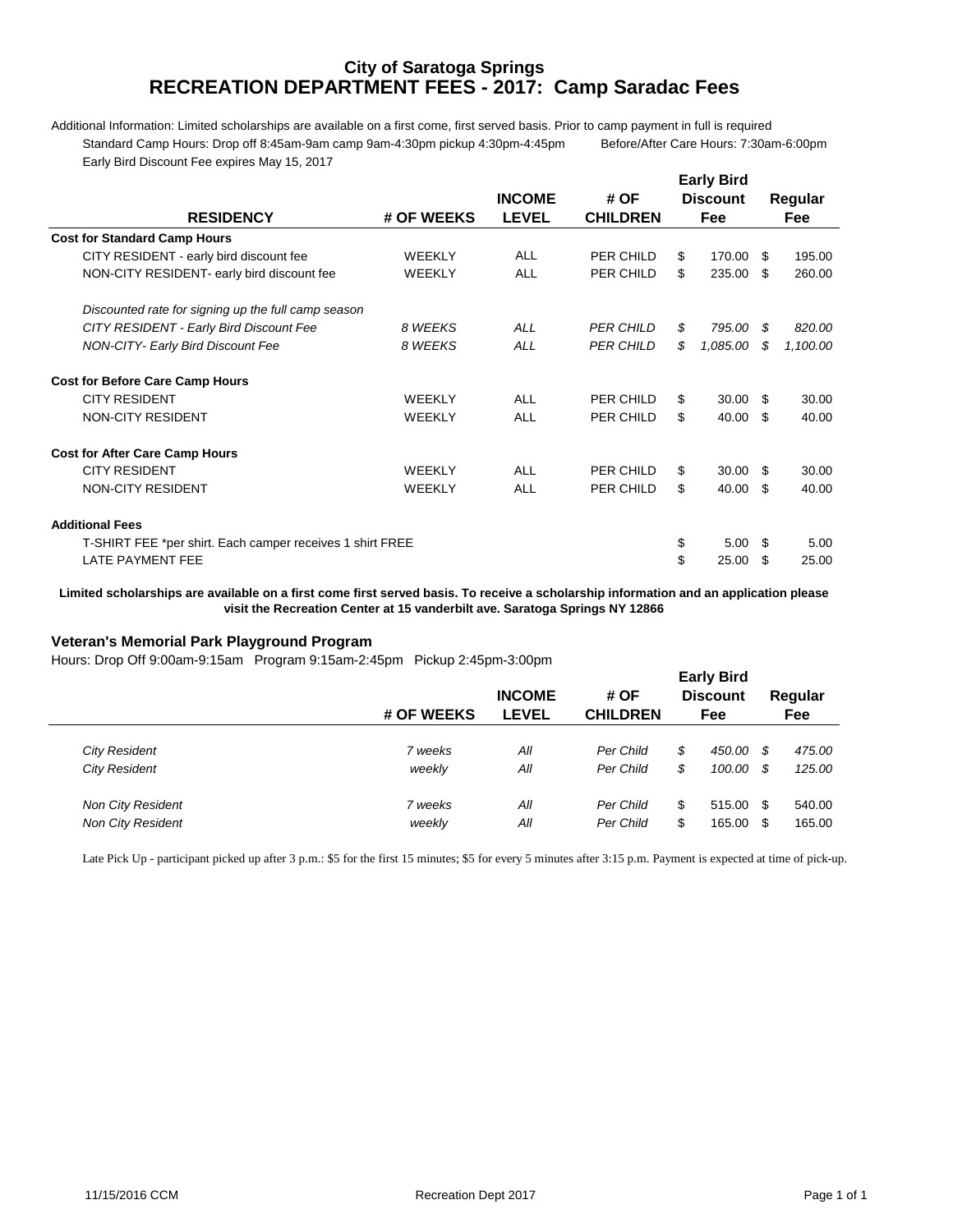#### **RECREATION DEPARTMENT FEES - 2017: Field User Agreement Fees City of Saratoga Springs**

#### **Field/Facilities in this Rate Fee Include**

East Side, West Side, South Side, North Side Fields, Veteran's Memorial Park

All practice and game schedules must be submitted to the recreation department prior to using any field/facility

| <b>DESCRIPTION</b>                                                                                              |                                                                                                                                     | <b>FEES</b>  |
|-----------------------------------------------------------------------------------------------------------------|-------------------------------------------------------------------------------------------------------------------------------------|--------------|
| <b>Field Use Fee</b>                                                                                            |                                                                                                                                     |              |
| Hourly Game Fee Rate:                                                                                           | City/School District User Group (u18)                                                                                               | \$<br>15.00  |
|                                                                                                                 | Games will be scheduled either in 2hr blocks or 2 1/2 hour blocks unless organizations arrange otherwise with Rec Dept. in writing. |              |
| Hourly Usage Fee Rate:                                                                                          | Non School District User Group/Adult/Business/For-Profit                                                                            | \$<br>20.00  |
|                                                                                                                 | <b>Saratoga Springs Little Leagues and Saratoga Springs Miss Softball</b>                                                           |              |
| Hourly Game Fee Rate:                                                                                           |                                                                                                                                     | \$<br>5.00   |
|                                                                                                                 | Public and private schools inside the Saratoga Springs City School District                                                         |              |
| Hourly Game Fee Rate:                                                                                           |                                                                                                                                     | \$<br>10.00  |
| <b>Saratoga Springs Pop Warner</b>                                                                              |                                                                                                                                     |              |
| Hourly Game Fee Rate:                                                                                           |                                                                                                                                     | \$<br>15.00  |
| Hourly Practice Fee Rate:                                                                                       | Includes tee ball lights                                                                                                            | \$<br>5.00   |
| <b>Additional Fees</b>                                                                                          |                                                                                                                                     |              |
| Light Fee per game/practice (2 1/2 hour limit)                                                                  |                                                                                                                                     | \$<br>50.00  |
| DPW hourly Overtime Set-up Fee min. 2 hours                                                                     |                                                                                                                                     | \$<br>45.00  |
| Port-A-John Tournament Fee-min. one per site required                                                           |                                                                                                                                     | \$<br>45.00  |
|                                                                                                                 | Surcharge Fee added if Organizations do not Clean up after games/practices                                                          | \$<br>50.00  |
| "No Show Fee" must be paid within 5 business days                                                               |                                                                                                                                     | \$<br>50.00  |
|                                                                                                                 | Hourly Overtime charge must be paid within 5 business days (teams go over scheduled hours)                                          | \$<br>15.00  |
| <b>Field Rental Fees for Camp Programs</b>                                                                      |                                                                                                                                     |              |
| For Profit Organizations for five weekdays fee                                                                  |                                                                                                                                     | \$<br>325.00 |
| Not-For-Profit Organizations for five weekdays fee                                                              |                                                                                                                                     | \$<br>200.00 |
| <b>Tennis and Court Rental Fee</b>                                                                              |                                                                                                                                     |              |
| 1 court per hour                                                                                                |                                                                                                                                     | \$<br>10.00  |
| <b>Other Fields</b>                                                                                             |                                                                                                                                     |              |
|                                                                                                                 | Depending on the program request, other field locations will be charged an appropriate rate                                         | \$ Varies    |
| <b>Payment Schedule</b>                                                                                         |                                                                                                                                     |              |
|                                                                                                                 | Initial Fee shall be paid with signed user agreement before a schedule is accepted.                                                 |              |
| New groups shall pay in full prior to use.                                                                      |                                                                                                                                     |              |
|                                                                                                                 | Returning User groups will be billed any balances at the end of each season.                                                        |              |
|                                                                                                                 | Groups that do not make payment promptly will be billed and payments will be due all up front before the season                     |              |
| begins until they are deemed in good standing.<br>Additional Fees must be Pre-Paid before field/facility usage. |                                                                                                                                     |              |
|                                                                                                                 |                                                                                                                                     |              |
| East & West Side Fields due to the fact that they owned the fields.                                             | The Saratoga Springs City School District Teams will not be charged for field usage on                                              |              |
| Late Payment Fees                                                                                               | each month for payment received more than 30 days after billing date                                                                | \$<br>25.00  |
| Returned check fee                                                                                              |                                                                                                                                     | \$<br>25.00  |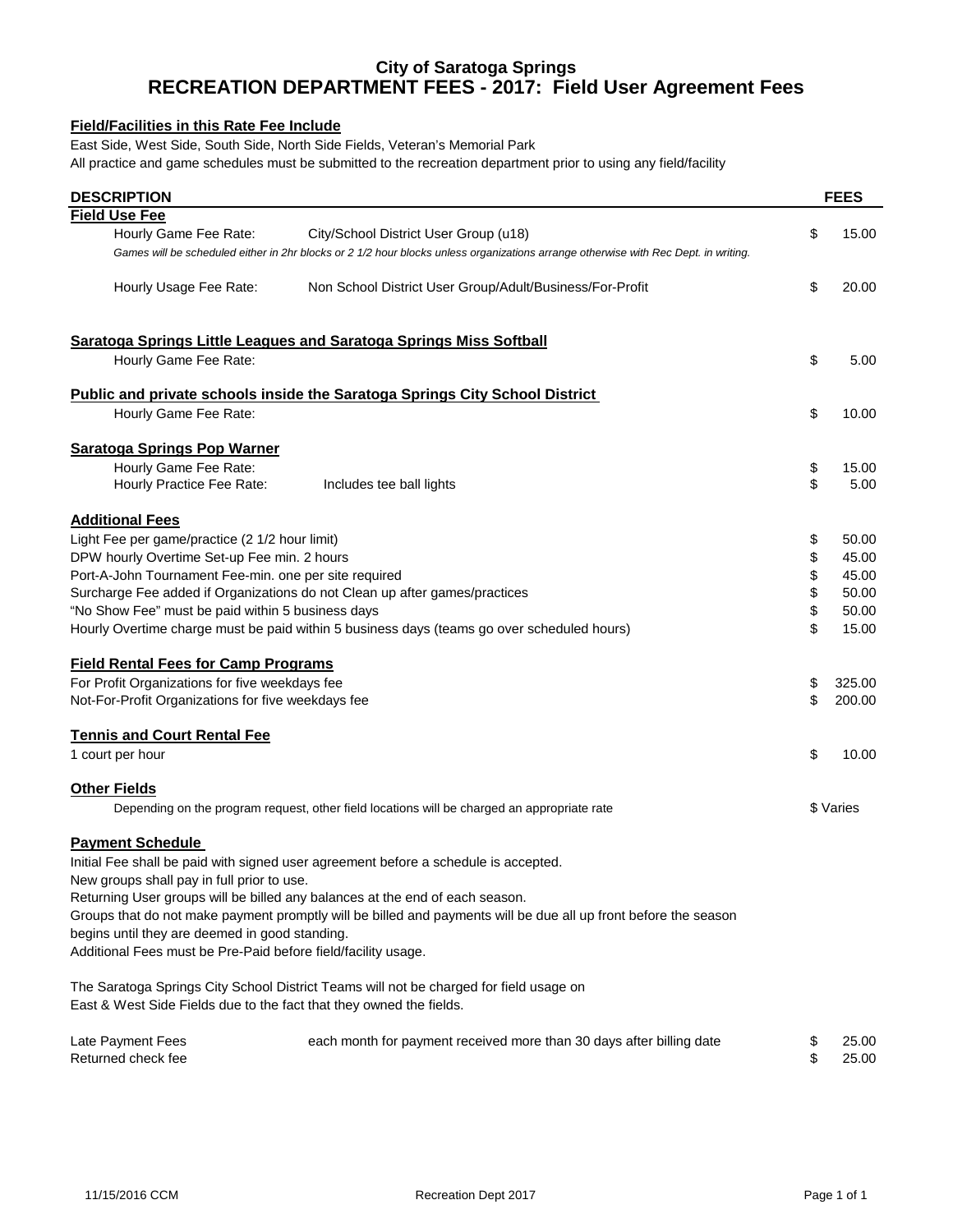#### **RECREATION DEPARTMENT FEES - 2017: YOUTH PARKING City of Saratoga Springs**

All Proceeds from the Youth Parking program helps support the Saratoga Springs Recreation Department.

| <b>LOCATION</b>                                                                                                |                                                                        |                            | <b>FEES</b>                              |
|----------------------------------------------------------------------------------------------------------------|------------------------------------------------------------------------|----------------------------|------------------------------------------|
| <b>DAILY TICKETS-JACKSON STREET</b>                                                                            |                                                                        |                            |                                          |
| (Follows NYRA schedule)                                                                                        | Monday-Thursday<br>Friday-Sunday<br>Whitney<br>Alabama<br>Traver's Day | \$<br>\$<br>\$<br>\$<br>\$ | 6.00<br>8.00<br>10.00<br>10.00<br>15.00  |
| <b>DAILY TICKETS-WRIGHT STREET</b><br>(Follows NYRA schedule)                                                  | Monday-Thursday<br>Friday-Sunday<br>Whitney<br>Alabama<br>Traver's Day | \$<br>\$<br>\$<br>\$<br>\$ | 8.00<br>10.00<br>12.00<br>12.00<br>20.00 |
| <b>DOWN TOWN FEES</b><br>Phila Street Garage, lower deck only<br>1st Weekend in July - Labor Day (No Tuesdays) | Sunday - Thursday<br>Friday - Saturday                                 | \$<br>\$                   | 8.00<br>10.00                            |

#### **WE RESERVE THE OPTION TO RAISE OR REDUCE PRICES TO MEET COMPETITION**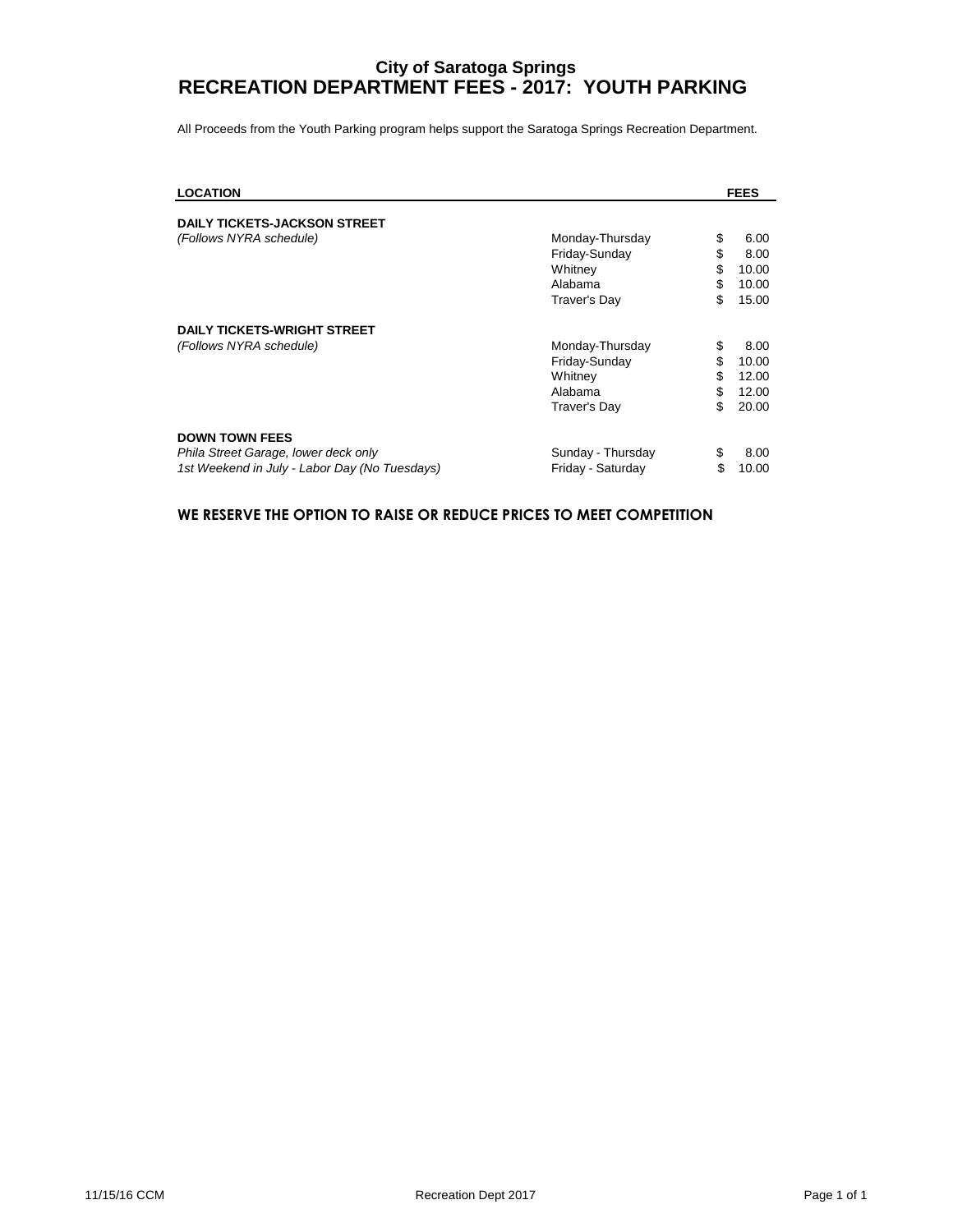#### **City of Saratoga Springs RECREATION DEPARTMENT FEES - 2017: Recreation Center Rentals**

The following fees are the standard fees for facility rental and programs. We reserve the option to raise or reduce prices to meet competition.

| <b>DESCRIPTION</b>                                                                                                |    | <b>FEES</b> |
|-------------------------------------------------------------------------------------------------------------------|----|-------------|
| Junior Court Rental Per Hour                                                                                      |    |             |
| City Residents / Not-for-Profits Inside the School District                                                       | \$ | 45.00       |
| School District Residents / Not-for-Profits Outside the School District                                           | \$ | 45.00       |
| Non School District Residents                                                                                     | \$ | 65.00       |
| <b>Collegiate Court Rental Per Hour</b>                                                                           |    |             |
| City Residents / Not-for-Profits Inside the School District                                                       | \$ | 75.00       |
| School District Residents / Not-for-Profits Outside the School District                                           | \$ | 75.00       |
| Non School District Residents                                                                                     | \$ | 95.00       |
| <b>Junior Court Lag Rates</b>                                                                                     |    |             |
| Monday-Friday 8am-2:30pm, Non Vacation/Non Holiday Rate per Hour no setup/take down                               | \$ | 25.00       |
| Practices: March 1 - June 30 non tournament/non game/non scrimmage no setup/take down                             | \$ | 30.00       |
| Practices: July 1-Columbus Day non tournament/non game/non scrimmage no setup/take down                           | \$ | 25.00       |
| Rental Set Up/Take Down Fee- per hour / per court as necessary                                                    |    |             |
| City Residents / Not-for-Profits Inside the School District                                                       | \$ | 25.00       |
| School District Residents / Not-for-Profits Outside the School District                                           | \$ | 25.00       |
| Non School District Residents                                                                                     | \$ | 25.00       |
| *Applies if rental requires set or take down                                                                      |    |             |
| <b>Kitchen / Concession Rental Per Hour</b>                                                                       |    |             |
| City Residents / Not-for-Profits Inside the School District                                                       | \$ | 30.00       |
| School District Residents / Not-for-Profits Outside the School District                                           | \$ | 30.00       |
| Non School District Residents                                                                                     | \$ | 40.00       |
| *Rental includes Multipurpose room.                                                                               |    |             |
| *Max cost \$150 per day or \$200 per day                                                                          |    |             |
|                                                                                                                   |    |             |
| <b>Multipurpose/Game Room/Racquetball Rental Per Hour</b>                                                         |    |             |
| City Residents / Not-for-Profits Inside the School District                                                       | \$ | 15.00       |
| School District Residents / Not-for-Profits Outside the School District                                           | \$ | 15.00       |
| Non School District Residents                                                                                     | \$ | 20.00       |
| <b>Maintenance Fee</b>                                                                                            |    |             |
| City Residents / Not-for-Profits Inside the School District                                                       | \$ | 25.00       |
| School District Residents / Not-for-Profits Outside the School District                                           | \$ | 25.00       |
| Non School District Residents                                                                                     | \$ | 25.00       |
| *Applies if rental requires excessive clean up                                                                    |    |             |
| <b>Batting Cages per hour</b>                                                                                     |    |             |
| City Residents / Not-for-Profits Inside the School District                                                       | \$ | 55.00       |
| School District Residents / Not-for-Profits Outside the School District                                           | \$ | 55.00       |
| Non School District Residents                                                                                     | \$ | 75.00       |
| *The fee includes the use of 1 junior court                                                                       |    |             |
| <b>Tournament Fee</b>                                                                                             |    |             |
| 4 Junior Courts (Whole Gym), Kitchen, Multipurpose Room, and Game Room                                            |    | \$4,000.00  |
| *Fee includes starting Saturday morning and ending Sunday Evening. Times and days are negotiable                  |    |             |
| *Fee includes scoreboards, player/coach chairs and tables                                                         |    |             |
| Non Refundable Deposit with Reservation form and Signed License Agreement (deposit will be deducted from invoice) | \$ | 250.00      |
| Overtime Fee per hour- Charged if scheduled more than 14 consecutive hours per day                                | \$ | 45.00       |
| Final Balance and insurance are due 30 days prior to first day of tournment                                       |    |             |
| All additional required documents must be submitted two weeks prior                                               |    |             |
| Space will not be held until a signed license agreement has been submitted with your non refundable deposit       |    |             |
|                                                                                                                   |    |             |
| <b>Special Events</b>                                                                                             | S  | Varies      |
| Craft shows, flea markets, etc Rate is based on Contractual Agreement                                             |    |             |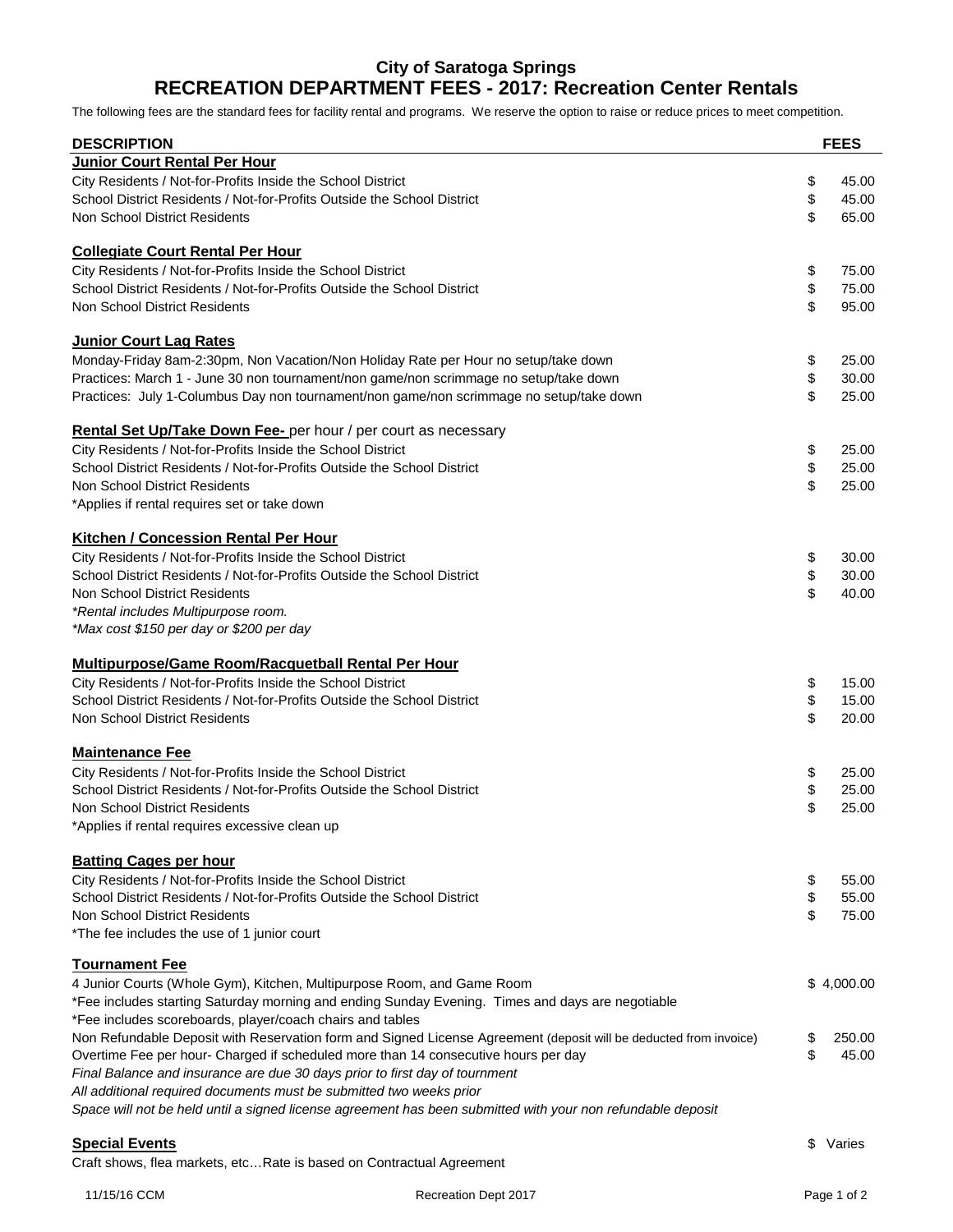#### **City of Saratoga Springs RECREATION DEPARTMENT FEES - 2017: Recreation Center Rentals**

The following fees are the standard fees for facility rental and programs. We reserve the option to raise or reduce prices to meet competition.

#### **DESCRIPTION FEES**

#### **Special Notes:**

Reciprocated Rates: The city will reciprocate a reduced rental rate for organization the city rents from. Such groups included but not limited to: Baseball, softball, adult basketball/volleyball/lacrosse, navy, kickboxing, inline hockey, and Boces.

Daily Fees: Listed under Recreation Department Fees - 2017: Programs. Includes drop in rates, open gym, & programs Lag Rates and Multiple Court Rates available upon Request

In a case of a conflict between user groups, the City of Saratoga Springs Recreation Department schedule will take precedence 501c3 organizations holding meetings will not be charged for room rentals if space is available.

| Late Payment Fees     | each month for payment received more than 30 days after billing date | 25.00 |
|-----------------------|----------------------------------------------------------------------|-------|
| <b>Returned Check</b> |                                                                      | 25.00 |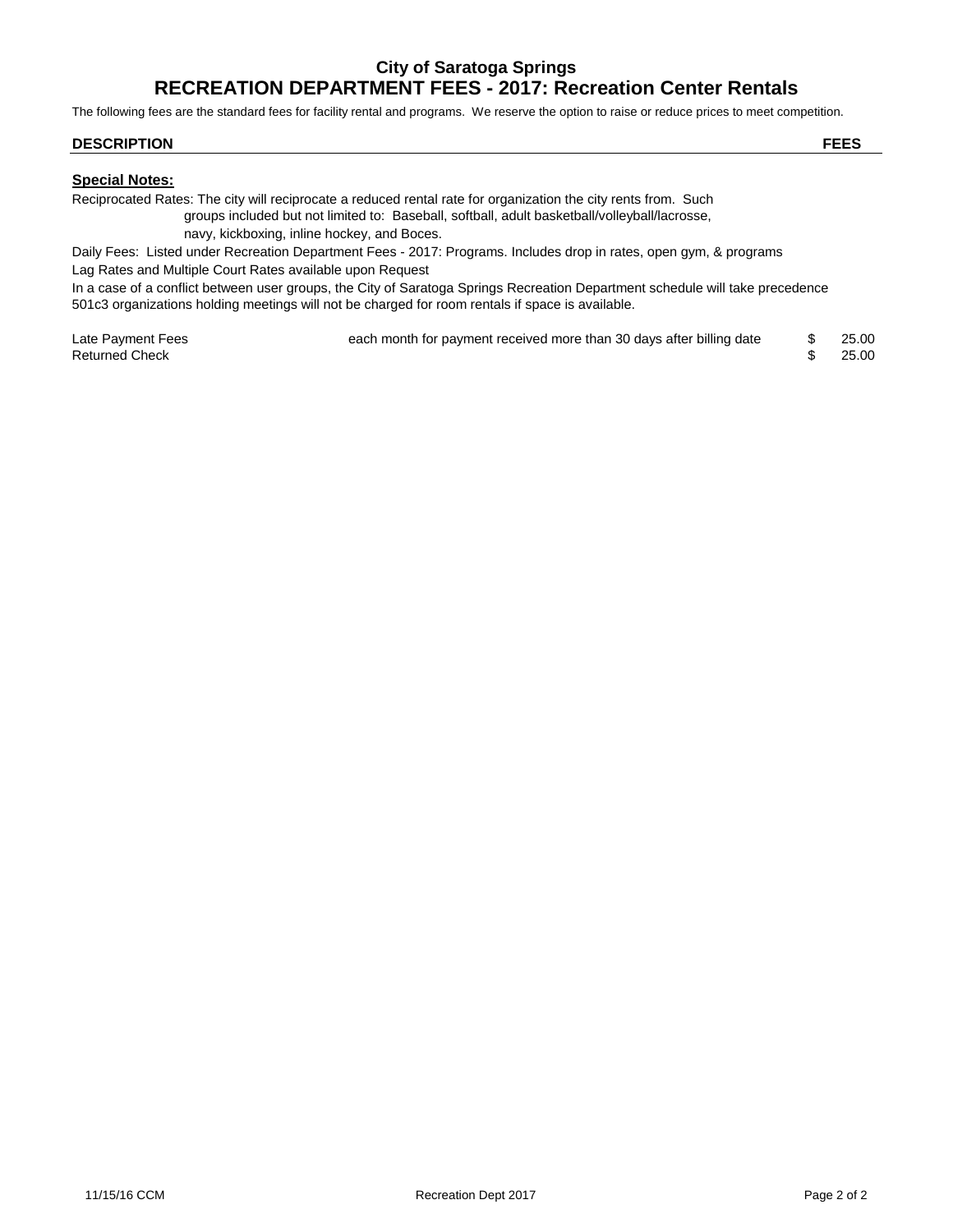#### **RECREATION DEPARTMENT FEES - 2017: Ice Rink Fee City of Saratoga Springs**

**The Ice Rink Fees will be effective on July 1, 2017**

| <b>DESCRIPTION</b>          |                                                                                     | <b>FEES</b>  |
|-----------------------------|-------------------------------------------------------------------------------------|--------------|
|                             | Vernon Arena - Hourly Rate                                                          |              |
|                             | <b>City User Groups</b>                                                             | \$<br>155.00 |
|                             | Non-City User Groups                                                                | \$<br>175.00 |
|                             | City User Groups- Summer Rental                                                     | \$<br>180.00 |
|                             | Non-City User Groups- Summer Rental                                                 | \$<br>190.00 |
|                             | Groups such as BOCES, Waldorf school of Saratoga Springs                            |              |
|                             | etc. during off peak day time school hours Monday - Friday will be Free or be given |              |
|                             | a Reduced Fee. If ice is needed by other customers, they will be given priority.    |              |
|                             |                                                                                     |              |
|                             | Weibel Avenue Ice Rink - Hourly Rate                                                |              |
|                             | City User Groups- Summer Rental                                                     | \$<br>180.00 |
|                             | Non-City User Groups- Summer Rental                                                 | \$<br>190.00 |
|                             | City User Groups - Non Summer Rental                                                | \$<br>165.00 |
|                             | Non-City User Groups- Non Summer Rental                                             | \$<br>185.00 |
|                             |                                                                                     |              |
|                             | <b>Public and Family Ice Skating</b>                                                |              |
|                             | City Resident- Child/Senior                                                         | \$<br>3.00   |
|                             | City Resident- Adult                                                                | \$<br>4.00   |
|                             | Non-City Resident- Child/Senior                                                     | \$<br>4.00   |
|                             |                                                                                     | \$<br>5.00   |
|                             | Non-City Resident- Adult                                                            |              |
| <b>Open Adult Hockey</b>    |                                                                                     |              |
|                             | City Resident- Child/Senior                                                         | \$<br>8.00   |
|                             | City Resident- Adult                                                                | \$<br>10.00  |
|                             | Non-City Resident- Child/Senior                                                     | \$<br>10.00  |
|                             | Non-City Resident- Adult                                                            | \$<br>12.00  |
|                             |                                                                                     | <b>FREE</b>  |
|                             | Goalies                                                                             |              |
| <b>Open Stick</b>           |                                                                                     |              |
|                             | City Resident- Child/Senior                                                         | \$<br>8.00   |
|                             | City Resident- Adult                                                                | \$<br>10.00  |
|                             | Non-City Resident- Child/Senior                                                     | \$<br>10.00  |
|                             | Non-City Resident- Adult                                                            | \$<br>12.00  |
|                             | Coaches Fee                                                                         | \$<br>5.00   |
|                             |                                                                                     | <b>FREE</b>  |
|                             | Goalies                                                                             |              |
| <b>Open Figure</b>          |                                                                                     |              |
|                             | City Resident- Child/Senior                                                         | \$<br>10.00  |
|                             | City Resident- Adult                                                                | \$<br>12.00  |
|                             | Non-City Resident- Child/Senior                                                     | \$<br>12.00  |
|                             | Non-City Resident- Adult                                                            | \$<br>14.00  |
|                             | Coaches Fee                                                                         | \$<br>5.00   |
|                             | Child is considered under 18 and Senior is $50 + yrs$                               |              |
|                             |                                                                                     |              |
|                             | Dance On Ice (Gates are split with organizations)                                   | \$<br>7.00   |
|                             |                                                                                     |              |
| <b>Intro to Ice Skating</b> |                                                                                     |              |
|                             | City Resident- early bird discount fee                                              | \$<br>50.00  |
|                             | Non-City Resident - early bird discount fee                                         | \$<br>70.00  |
|                             | Additional fee after early bird discount expires                                    | \$<br>25.00  |
|                             | Skate Rental Punch Card                                                             | \$<br>25.00  |
|                             | Spring Program fee is prorated for the 4 week session                               |              |
|                             |                                                                                     |              |
| <b>Lost Rec Card</b>        |                                                                                     | \$<br>3.00   |
|                             |                                                                                     |              |
| <b>Punch Card</b>           |                                                                                     | \$<br>Varies |
|                             | Applies to open adult hockey, figure, and stick. No Refunds                         |              |
|                             | Punch Card - \$1 per session discount 10 sessions                                   |              |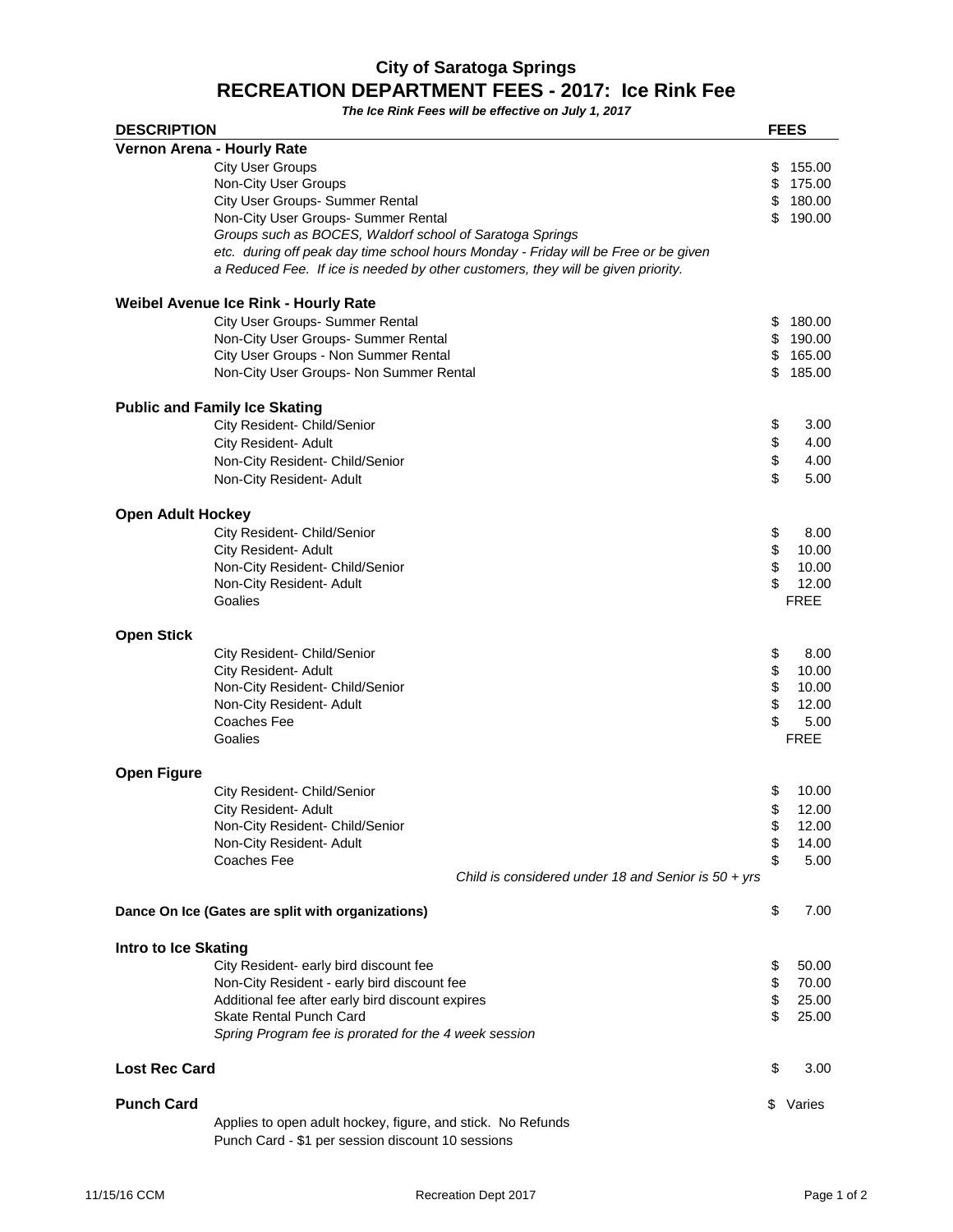#### **RECREATION DEPARTMENT FEES - 2017: Ice Rink Fee City of Saratoga Springs**

**The Ice Rink Fees will be effective on July 1, 2017**

| <b>DESCRIPTION</b><br><b>Birthday Parties</b> |                                                                                                |        | <b>FEES</b> |  |
|-----------------------------------------------|------------------------------------------------------------------------------------------------|--------|-------------|--|
|                                               |                                                                                                | \$     | Varies      |  |
|                                               | Same price as the skating session that the party is using and rentals.                         |        |             |  |
| <b>Banners</b>                                |                                                                                                |        |             |  |
|                                               | Installation of Banner                                                                         | \$     | 50.00       |  |
|                                               | Replace Banner in the Same Location                                                            | \$     | 25.00       |  |
|                                               | For Profit Organization Annual Fee                                                             | \$     | 50.00       |  |
| <b>Skate Shop</b>                             |                                                                                                |        |             |  |
|                                               | Clear or Colored Tape                                                                          | \$     | 4.00        |  |
|                                               | Figure Bladeguard                                                                              | \$     | 8.00        |  |
|                                               | Helment Repair Kit                                                                             | \$     | 12.00       |  |
|                                               | Hockey/Figure Laces                                                                            | \$     | 5.00        |  |
|                                               | Lace Tighener                                                                                  | \$     | 4.00        |  |
|                                               | <b>Mouth Guards</b>                                                                            | \$     | 2.00        |  |
|                                               | <b>Nuts and Bolts</b>                                                                          |        | 3.00        |  |
|                                               | <b>Skate Rental</b>                                                                            | \$\$\$ | 4.00        |  |
|                                               | <b>Skate Sharpening</b>                                                                        |        | 4.00        |  |
|                                               | <b>Tuff Terrys</b>                                                                             |        | 12.00       |  |
|                                               | <b>Neck Guard</b>                                                                              | \$     | 10.00       |  |
| <b>Internet</b>                               |                                                                                                |        |             |  |
|                                               | For organizations utilizing the internet connection.                                           | \$     | Varies      |  |
|                                               | This is done through a special request with the Recreation Department.                         |        |             |  |
|                                               | <b>Late Payment Fees-</b> each month for payment received more than 30 days after billing date | \$     | 25.00       |  |
| <b>Returned check fee</b>                     |                                                                                                | \$     | 25.00       |  |
|                                               |                                                                                                |        |             |  |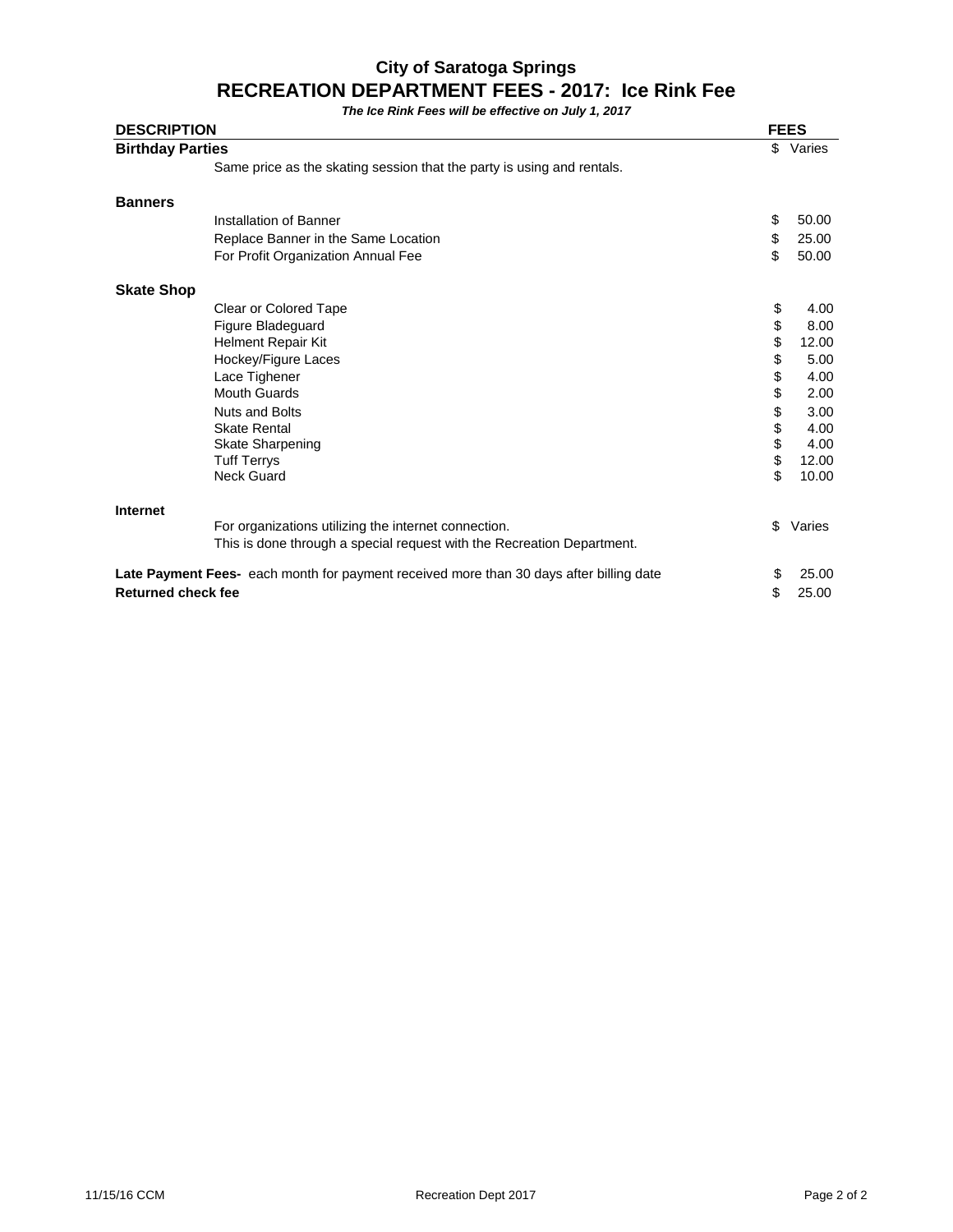#### **City of Saratoga Springs RECREATION DEPARTMENT FEES - 2017: PROGRAMS**

|                                                                                                     |                          |                 | SCHOOL NON-SCHOOL |                                    |
|-----------------------------------------------------------------------------------------------------|--------------------------|-----------------|-------------------|------------------------------------|
|                                                                                                     | <b>CITY</b>              | <b>DISTRICT</b> | <b>DISTRICT</b>   |                                    |
| <b>PROGRAMS</b>                                                                                     | <b>RESIDENT RESIDENT</b> |                 | <b>RESIDENT</b>   | <b>Additional Prices</b>           |
| Programs are listed with the \$25 early bird discount.                                              |                          |                 |                   |                                    |
| After the early bird discount expires the program will be an additional \$25 on the discounted rate |                          |                 |                   |                                    |
| Early bird discount registration period is listed on all forms for the following programs           |                          |                 |                   |                                    |
| Winter Basketball (Boys/Girls)                                                                      | \$80                     | \$100           | \$125             |                                    |
| Intro to Basketball                                                                                 | \$50                     | \$75            | \$100             |                                    |
| Tiny Basketball                                                                                     | \$35                     | \$60            | \$85              |                                    |
| <b>Spring Soccer</b>                                                                                | \$50                     | \$75            | \$100             |                                    |
| Spring Soccer Additional Child                                                                      | \$35                     | \$60            | \$85              |                                    |
| Spring Soccer Intro                                                                                 | \$35                     | \$60            | \$85              |                                    |
| <b>Fall Soccer</b>                                                                                  | \$50                     | \$75            | \$100             |                                    |
| <b>Fall Soccer Additional Child</b>                                                                 | \$35                     | \$60            | \$85              |                                    |
| <b>Fall Soccer Intro</b>                                                                            | \$35                     | \$60            | \$85              |                                    |
| Summer Basketball League (Boys/Girls)                                                               | \$75                     | \$75            | \$95              |                                    |
| Summer Basketball League 9th-12th grade                                                             | \$50                     | \$50            | \$70              |                                    |
| Indoor Floor Hockey                                                                                 | \$50                     | \$50            | \$70              |                                    |
| Adult Basketball Program/League                                                                     | \$70                     | \$70            | \$90              | Team Fee-\$200/\$400               |
| <b>Flag Football</b>                                                                                | \$60                     | \$60            | \$80              | Team Fee-\$400                     |
| Softball League                                                                                     | \$60<br>\$60             | \$60<br>\$60    | \$80<br>\$80      | Team Fee-\$400<br>Team Fee-\$400   |
| Kickball League                                                                                     |                          |                 |                   |                                    |
| Jr. Sluggers                                                                                        | \$50                     | \$50            | \$70              |                                    |
| Squirts Program                                                                                     | \$50                     | \$50            | \$70              |                                    |
| Tiny Tee Ball                                                                                       | \$50                     | \$50            | \$70              |                                    |
| Dance Classes                                                                                       | \$50                     | \$70            | \$90              | Senior- \$35                       |
| Intro to Field Hockey                                                                               | \$50                     | \$50            | \$70              |                                    |
| <b>Skating for Groms</b>                                                                            | \$50                     | \$50            | \$70              |                                    |
| Sandlot Baseball (Co-Sponsored w/ Babe Ruth, Fee split 50/50)                                       | \$50                     | \$50            | \$70              |                                    |
| Flag Football (Co-Sponsored w/ SS Pop Warner, Fee split 50/50)                                      | \$50                     | \$50            | \$70              |                                    |
| <b>Winter Clinics</b>                                                                               | \$50                     | \$50            | \$70              |                                    |
| (Volleyball, Field Hockey, Box Lacrosse, & others)                                                  |                          |                 |                   |                                    |
| <b>Baseball Clinic</b>                                                                              | \$70                     | \$70            | \$90              |                                    |
| (Co-sponsored by Rec Dept. and Saratoga Stampede. Fees split 50/50)                                 |                          |                 |                   |                                    |
| 5 day Vacation Week Programming                                                                     | \$70                     | \$70            | \$90              | Prices prorated for 4 or less days |
| <b>Summer Clinics</b>                                                                               | \$70                     | \$70            | \$90              |                                    |
| (basketball, volleyball, softball, baseball, tennis, soccer,                                        |                          |                 |                   |                                    |
| cheerleading, lacrosse, skate park and others)                                                      |                          |                 |                   |                                    |
| Running and Track are FREE CLINICS                                                                  |                          |                 |                   |                                    |
| Birthday Party Package- 10 people or less                                                           | \$150                    | \$175           | \$175             |                                    |
| Birthday Party Package- 11-20 people                                                                | \$200                    | \$225           | \$225             | \$15 for each Additional person    |
| Fitness Class 4 weeks 2 classes/week                                                                | \$42                     | \$60            | \$75              |                                    |
| Fitness Class 4 weeks 1 class/week                                                                  | \$22                     | \$30            | \$38              |                                    |
| Fitness Class Drop In                                                                               | \$6                      | \$8             | \$10              |                                    |
| <b>Beginning Knitting</b>                                                                           | \$60                     | \$60            | \$60              | Senior- \$35                       |
| 1 dayOCSF/SC YB workshop                                                                            | \$0                      | \$0             | \$0               |                                    |

If needed the program deadlines may extend based on registrations.